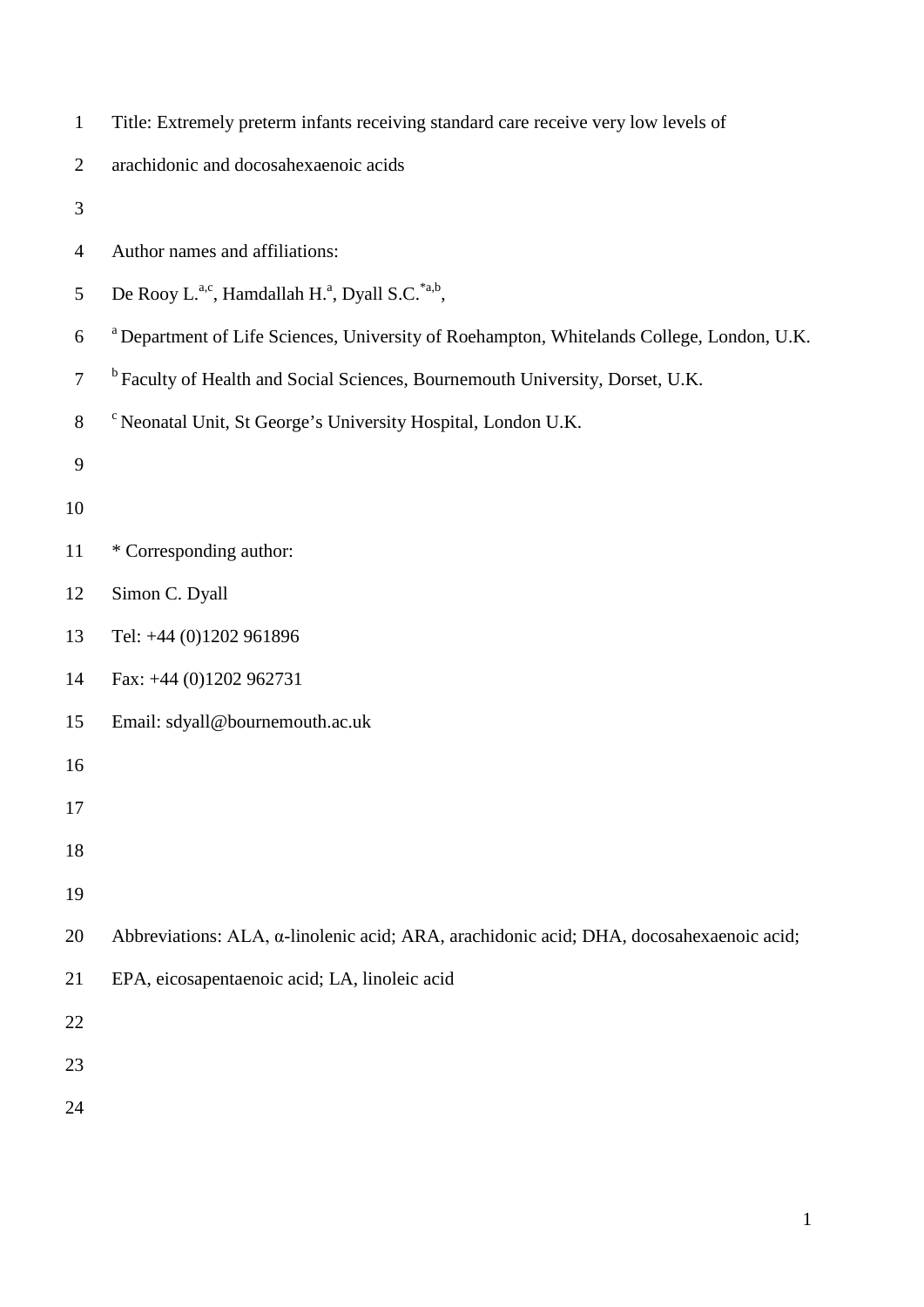Abstract

 acids is essential for brain development, and extremely preterm infants may be at risk of deficiency. Current levels of ARA and DHA given to extremely preterm infants and the amounts available for accretion have not been established, although recent evidence suggests DHA intake is at a level likely to lead to severe deficits. This study quantified the omega-6 and omega-3 polyunsaturated fatty acid (PUFA) intakes from all sources in the first six weeks of life of preterm infants in standard care. In addition, the relationship between blood levels of circulating cytokines and PUFAs was explored. Methods: Single centre longitudinal study with omega-6 and omega-3 PUFA intake data analysed from all sources for 17 infants born < 28 weeks gestation. At six weeks of age the infants' whole-blood fatty acid levels were measured along with a range of cytokines and chemokines analysed by Luminex® multiplex array. Results: ARA intake was significantly below international recommendations in weeks 1-5 39 (all  $p < 0.05$ ), and DHA intake was significantly below recommendations in week 1 ( $p <$  0.0001). The amounts of ARA and DHA available for accretion were significantly below estimated accretion rates in all weeks (all p < 0.001). Mean ARA and DHA intakes were 42 correlated with their respective blood levels ( $r = 0.568$ ,  $p = 0.017$  and  $r = 0.704$ ,  $p = 0.002$ ). 43 There were significant relationships between MIP-1 $\beta$  and blood DHA levels (rs = 0.559, p = 44  $0.02$ ) and between RANTES and omega-6:omega-3 PUFA ratio (rs =  $-0.498$ , p =  $0.042$ ). Conclusions: This study establishes that extremely preterm infants receive insufficient intakes of ARA and DHA. Moreover, blood fatty acid levels may provide a useful measure of intake, where establishing sufficient consumption could have clinical importance. There may also be important interactions between long-chain PUFA status and markers of inflammation, which requires further study.

Background & aims: Adequate supply of arachidonic (ARA) and docosahexaenoic (DHA)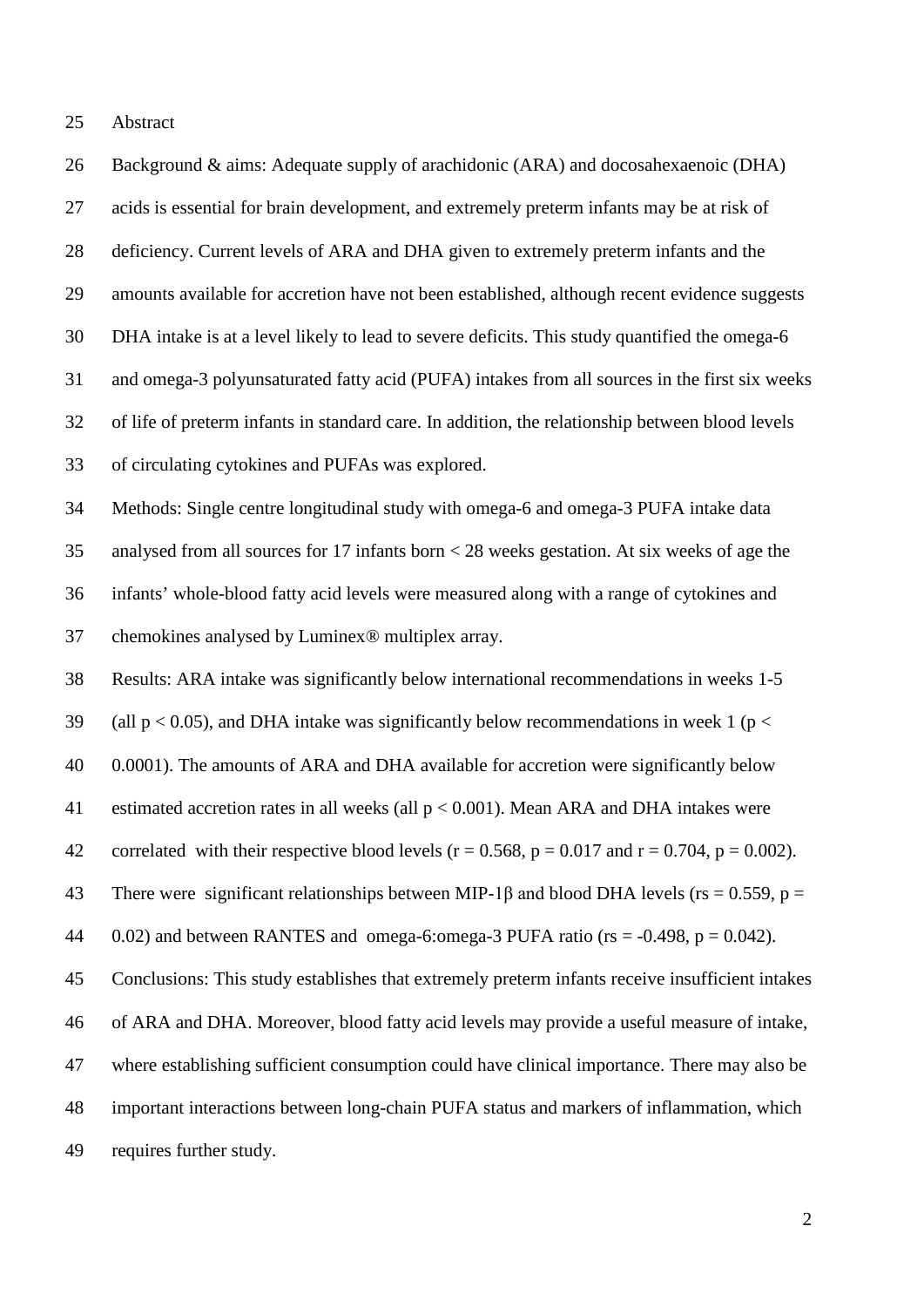Keywords: arachidonic acid, docosahexaenoic acid, breast milk, preterm infants,

inflammation

1. Introduction

 The brain is enriched in arachidonic (ARA) and docosahexaenoic (DHA) acids, long-chain polyunsaturated fatty acids (LC-PUFAs) of omega-6 and -3 series, respectively, with both essential for optimum brain development [1]. Fetal demand for ARA and DHA is high, especially in the last trimester, the period of maximal brain growth [2]. Prior to birth ARA and DHA are provided by placental transfer, and thereafter from breast milk and/or infant formula [3]. Although preterm infants are capable of synthesising ARA from linoleic acid (LA) and DHA from α-linolenic acid (ALA) the conversion is extremely limited [4]. Moreover, analyses of human infant autopsy tissue suggests that preterm infants are especially at risk of the developing fatty acid imbalances in the brain and retina in response to low ARA and DHA intake [5].

 The Committee on Nutrition of the European Society for Paediatric Gastroenterology, Hepatology, and Nutrition (ESPGHAN) have set recommendations for enteral nutrition in preterm infants for LA, ALA, ARA, DHA and eicosapentaenoic acid (EPA) [6]. However, these guidelines do not consider the greater requirements needed to compensate for early nutritional deficits and malabsorption or indeed reflect *in utero* accretion rates [7]. There are a range of estimated values for *in utero* ARA and DHA accretion rates depending on the background assumptions made [2, 8, 9]; however, the most recent estimates for accretion rates of ARA and DHA in the last trimester are 212 and 45 mg/kg/day, respectively [2], which are far higher than the ESPGHAN recommended intakes for ARA and DHA of 18 to  $\,$  42 and 12 to 30 mg/kg/day, respectively [6].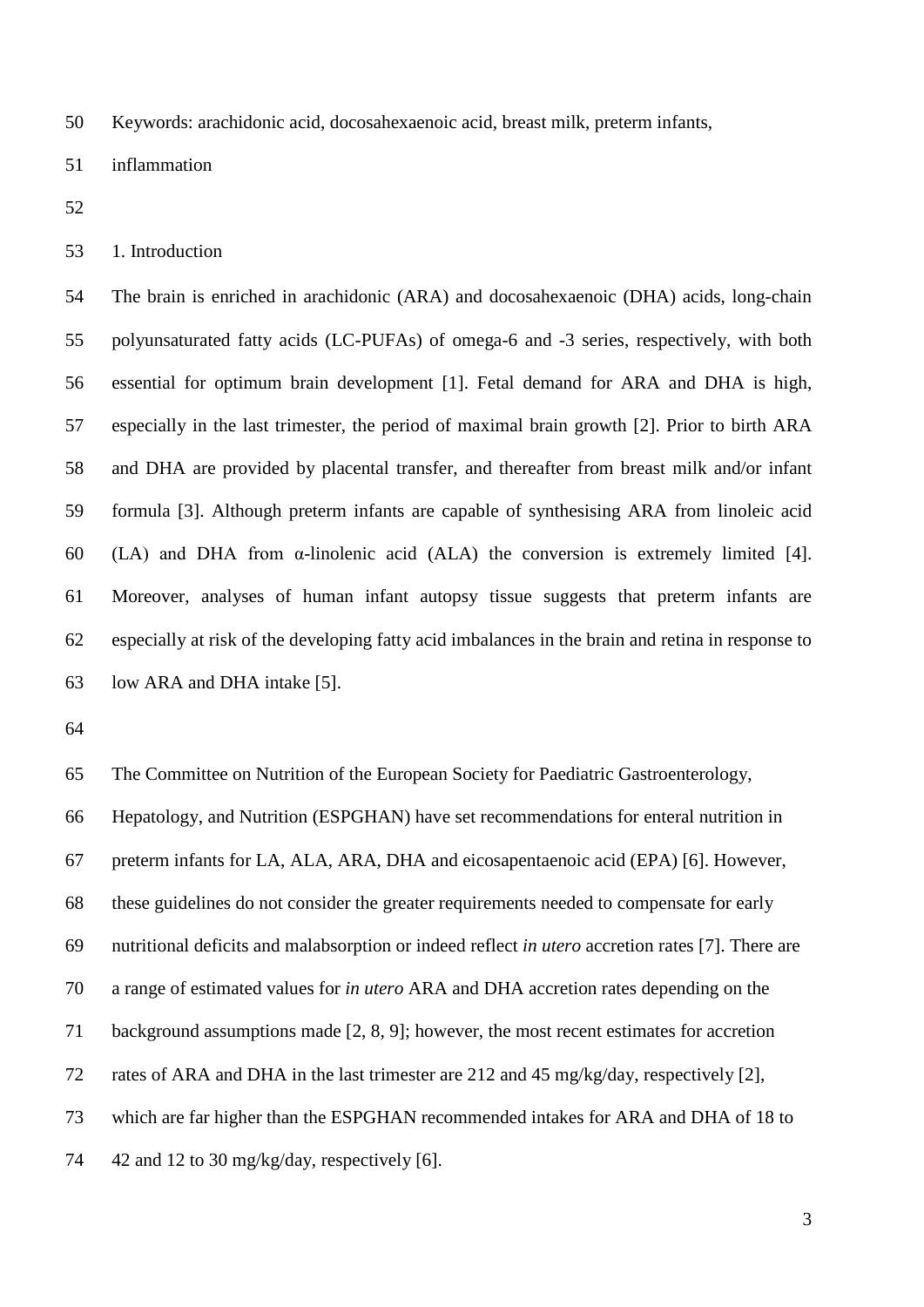To help to identify the optimum feeding regimes needed for extremely preterm infants to meet these recommendations and establish the potential deficits in ARA and DHA compared to *in utero* accretion rates it is necessary to quantify actual omega-6 and omega-3 PUFA intake from all sources. A recent study suggests DHA intake is at a level likely to lead to severe deficits [7]; however, the breast milk fatty acid composition was not directly measured in this study, nor importantly was ARA intake evaluated. This present study therefore extends these important initial observations by directly quantifying the omega-6 and omega-3 PUFA intake from all sources in extremely preterm infants born at < 28 weeks gestational age. Since the LC-PUFA composition of maternal milk varies widely [10], and ARA and DHA levels decline over time in the transition from colostrum to mature milk [11], the fatty acid composition of maternal breast milk was longitudinally measured at six time-points over the study. The levels of intake are presented as absolute intake levels of LA, ARA, ALA, EPA 88 and DHA and levels of ARA and DHA available for accretion, which are calculated from the metabolizable levels and the amount endogenously synthesized, as recommended [7]. In addition, whole-blood fatty acid levels measured in week six were examined as potential useful biomarkers for fatty acid intake.

 In the second part of the study, the relationship between blood LC-PUFA levels and markers of inflammation in the preterm infants was explored. Infection and inflammatory conditions are a major source of morbidity and mortality in premature infants and the vulnerability of the preterm infant to infection is well-described. Therefore, a robust immune response is essential for survival. In the neonate the blood brain barrier is more permeable than in the adult, and cytokines may gain direct access to the brain from the circulation [12] and pro-inflammatory cytokines have been shown to exert a toxic effect on the developing brain: [13].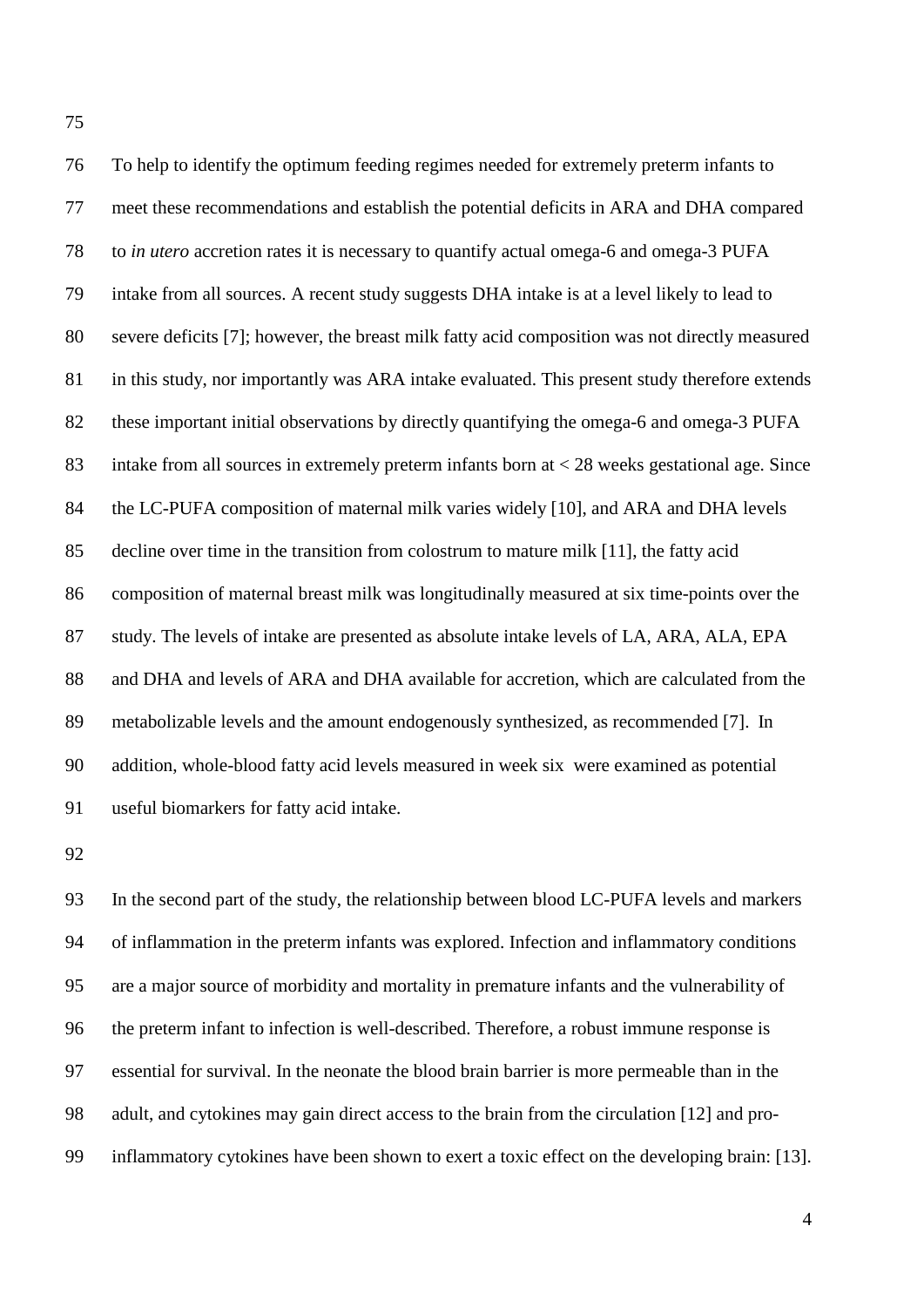DHA and EPA have well characterised anti-inflammatory properties [14] and the omega-6 to omega-3 PUFA balance has been shown to be a predictor of neonatal morbidities in preterm infants [15]. The aim of this analysis was to identify if there were any relationships between potential biomarkers of inflammation and blood omega-3 and -6 PUFA levels.

2. Materials and methods

2.1 Participants

 This was a monocentric longitudinal study conducted in a tertiary, surgical neonatal unit in London, U.K. Participation was offered to all infants either inborn or transferred into the unit within 3 days of birth at < 28 weeks gestation. Infants with major congenital abnormalities, life-limiting conditions, from families who were not able to access the study information in English, or with mothers who were < 18 years of age at the start of the study were excluded. The West of Scotland Research Ethics Committee gave ethical approval, host site approval was confirmed by the Hospital's Joint Research & Enterprise Office and the University of Roehampton Ethics Committee. All mothers gave informed consent and the study was conducted according to the Declaration of Helsinki guidelines. 2.2 Study design Intensive care and high dependency days were recorded as defined in SEND (standardised

electronic neonatal database) for each infant. Daily weights, volumes of maternal, banked and

formula milk consumed and parenteral lipid administered were recorded prospectively.

2.3 Determination of fatty acids in breast milk

123 Breast milk samples  $(0.5 - 5$  mL) were collected at six time points in order to allow

colostrum, transitional and mature milk to be sampled. For colostrum and transitional milk,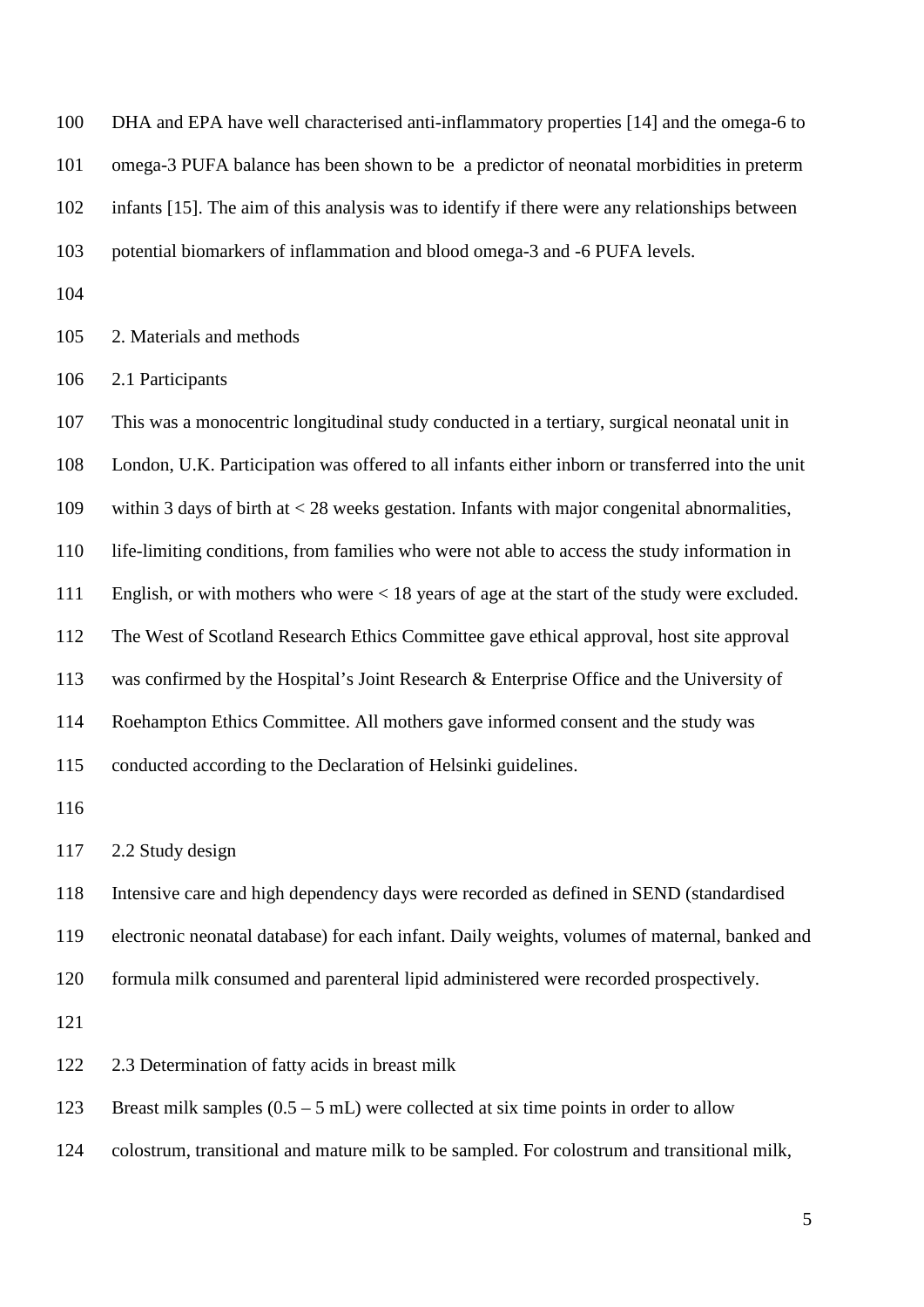hand expression was used and for mature milk machine expression (Axifeed Fisio R,

Orthofix Ltd, UK) was used. The time points were: sample 1, day 0 - 4; sample 2, day 5 - 9;

sample 3, day 10 - 15; sample 4, day 16 - 23; sample 5, day 24 - 33 and sample 6, day 34 -

42. Where possible, expressions from more than one time-point on the day were pooled to

allow for differences in milk expression during the course of 24 hours. All samples were

130 frozen at -70 $\mathrm{^0C}$  on the day of collection and analysed within two months.

 The initial lipid extraction was from 0.5 mL of milk using the Bligh and Dyer method [16]. Tricosanoic acid was added at 0.5 mg/mL as an internal standard. Fatty acid methyl esters were prepared and analyzed by gas chromatography coupled with flame ionisation detector 135 (Agilent Technologies, 7820A) using an Omegawax<sup>TM</sup> column (30 m x 0.2 µm x 0.2 mm i.d., Sigma-Aldrich, UK), as described previously [17]. 

2.4 Whole blood fatty acid analysis

A drop of whole-blood for fatty acid analysis was collected from the infants by heel prick

(about 20 µL) during the last study week and analysed as described previously [17]. Briefly,

the samples were collected onto Whatman filter paper impregnated with 2,6-bis(1,1-

dimethylethyl)-4-methylphenol (butylated hydroxytoluene, BHT), at 50 mg / 100 mL in

ethanol. The paper was air-dried for one hour and then wrapped in foil and sealed in

polythene bag and kept at -80°C until analysis, which was typically within two weeks.

2.5 Blood cytokine and chemokine analysis

The blood samples for cytokine and chemokine analysis were collected in parallel with the

samples for fatty acid analysis. Between 0.4 - 0.6 mL was collected into a SST serum

separator gel microtainer. The sample stood at room temperature for 30 min, centrifuged at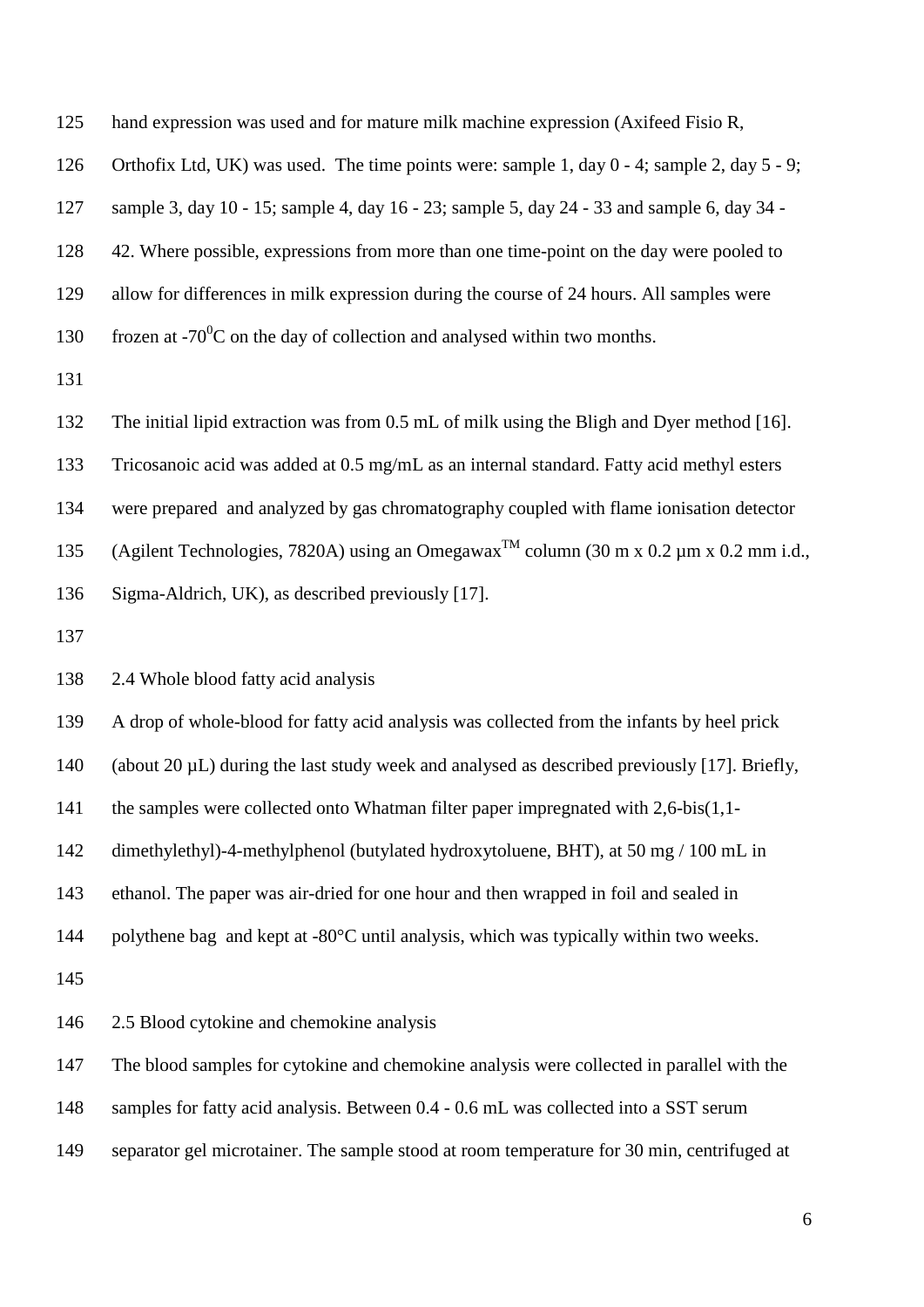| 150 | 3000 rpm for 10 min, and the serum frozen at $-70^{\circ}$ C. A bead-based multiplex assay                      |
|-----|-----------------------------------------------------------------------------------------------------------------|
| 151 | (Luminex®, R&D systems) was used according to the manufacturer's instructions. The pro-                         |
| 152 | inflammatory markers analysed were: tumour necrosis factor $\alpha$ (TNF $\alpha$ ), Interleukin 1 $\beta$ (IL- |
| 153 | 1 $\beta$ ), Interleukin 2 (IL-2), Interleukin 5 (IL-5), Interleukin 6 (IL-6), Interleukin 8 (IL-8), other      |
| 154 | inflammatory proteins: Interferon $\gamma$ (IFN- $\gamma$ ), Granulocyte-macrophage colony-stimulating          |
| 155 | factor (GMCSF), Granulocyte colony stimulating factor (GCSF), Monocyte chemoattractant                          |
| 156 | protein 1 (MCP-1), Macrophage inflammatory protein-1 $\beta$ (MIP-1 $\beta$ ) and Regulated on                  |
| 157 | Activation, Normal T Expressed and Secreted (RANTES). The anti-inflammatory markers                             |
| 158 | were: Interleukin 10 (IL-10), Interleukin 1 receptor antagonist IL-1ra), Interleukin 4 (IL-4),                  |
| 159 | Interleukin 17 (IL-17). The Luminex <sup>®</sup> Performance Human Cytokine Panel A was used, and               |
| 160 | samples were read using the Luminex® Flexmap 3D analyser. All samples were analysed on                          |
| 161 | the same plate.                                                                                                 |

2.6 Quantification of LA, ALA, ARA, EPA and DHA intake

The total LA, ALA, ARA, EPA and DHA intake from all sources was measured. Milk and

parenteral lipid intake was recorded. Fatty acid intakes from formula milk were calculated

based on manufacturer's published values, and milk samples of the infants' majority intake

were analysed at six time points within the first six weeks of life. These values were

compared with ESPGHAN guidelines [6].

2.7 Estimation of ARA and DHA available for metabolism and accretion

Estimations of ARA and DHA available for metabolism and accretion were based on

- previously published assumptions [7]. The amount of ARA and DHA available for
- metabolism was calculated based on intestinal absorption of rates of 80% for both PUFAs
- [18]. Absolute ARA and DHA synthesis in preterm infants at 1 month old fed LC- PUFAs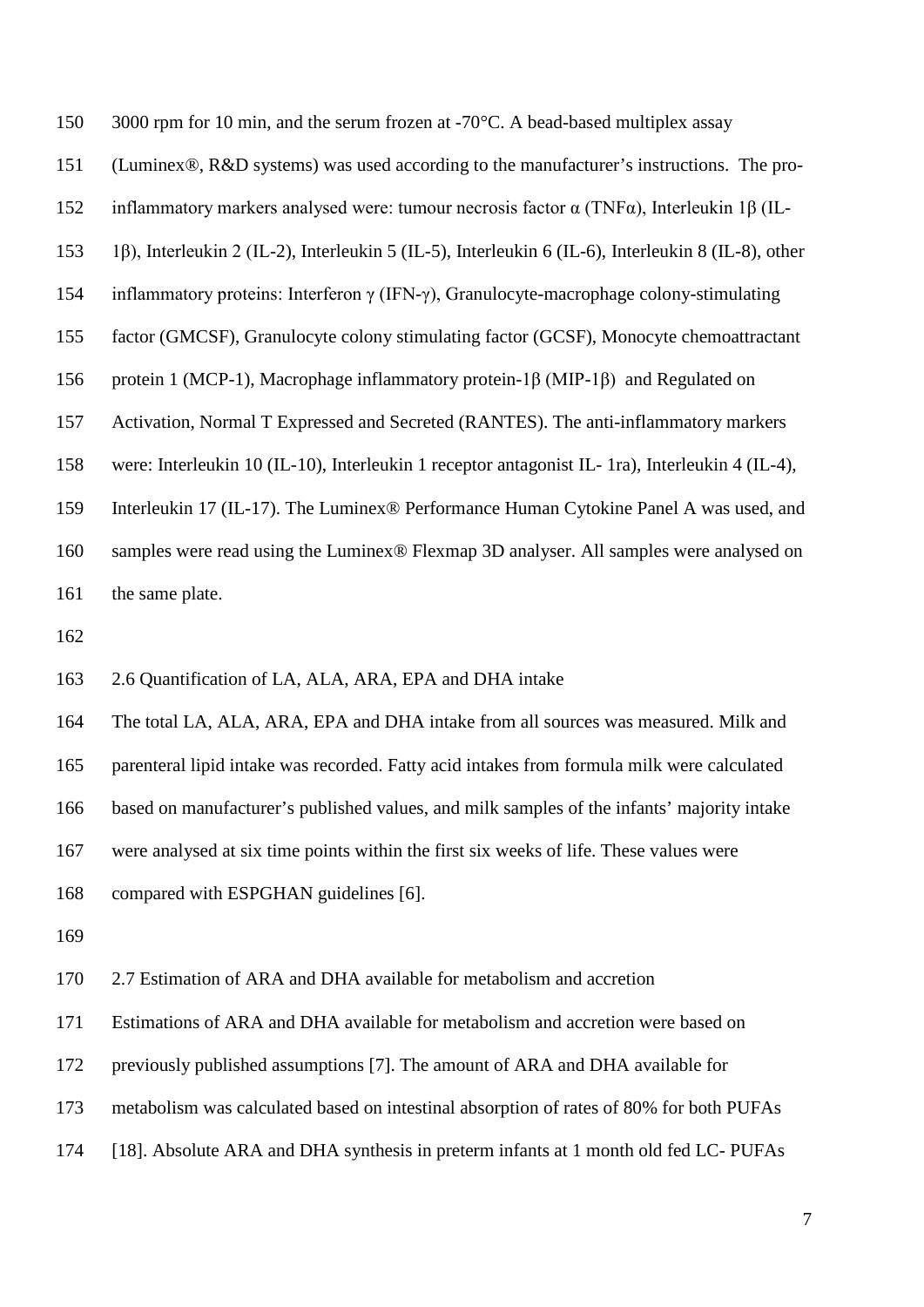175 has been reported to be  $27 \pm 4$  and  $13 \pm 4$  mg/kg/day, respectively [19]. In our calculations values of 27 and 13 mg/kg/day for ARA and DHA synthesis were set when total energy 177 intake was  $\geq 100$  kcal/kg/day and 9 and 4 mg/kg/day when intake was  $\leq 100$  kcal/kg/day, respectively. The amounts of ARA and DHA available for accretion were calculated from the sum of metabolizable and endogenously synthesized values. These values were compared with published estimated accretion rates [2].

2.8 Statistical analysis

 The results are reported according to STROBE guidelines [20]. Descriptive statistics were calculated for infant and maternal characteristics. Unless otherwise stated the results are presented as means (SD). Groups were compared by one-way ANOVA followed by the Tukey post hoc test. Fatty acid values were compared with published guidelines by one sample t-test. The cytokine and chemokine data were not normally distributed and are presented as median values (IQR) and correlations were evaluated using the two-sided 189 Spearman test. This is an exploratory study and in all analyses  $p < 0.05$  was considered statistically significant and there was no adjustment of p values for multiple comparisons to avoid Type-II errors, as recommended [21]. Statistical analysis was performed using either SPSS (IBM SPSS Inc., v.20.0) or GraphPad Prism (Version 6.07, GraphPad Software Inc.) Figures were prepared using GraphPad Prism.

3. Results

3.1. Participant characteristics

Participant flow is shown in Figure 1, where it can be seen that 24 preterm infants were

recruited. 17 completed the study, all of whom were included in the final analyses. Maternal

and infant clinical characteristics and infant clinical outcomes are shown in Table 1. The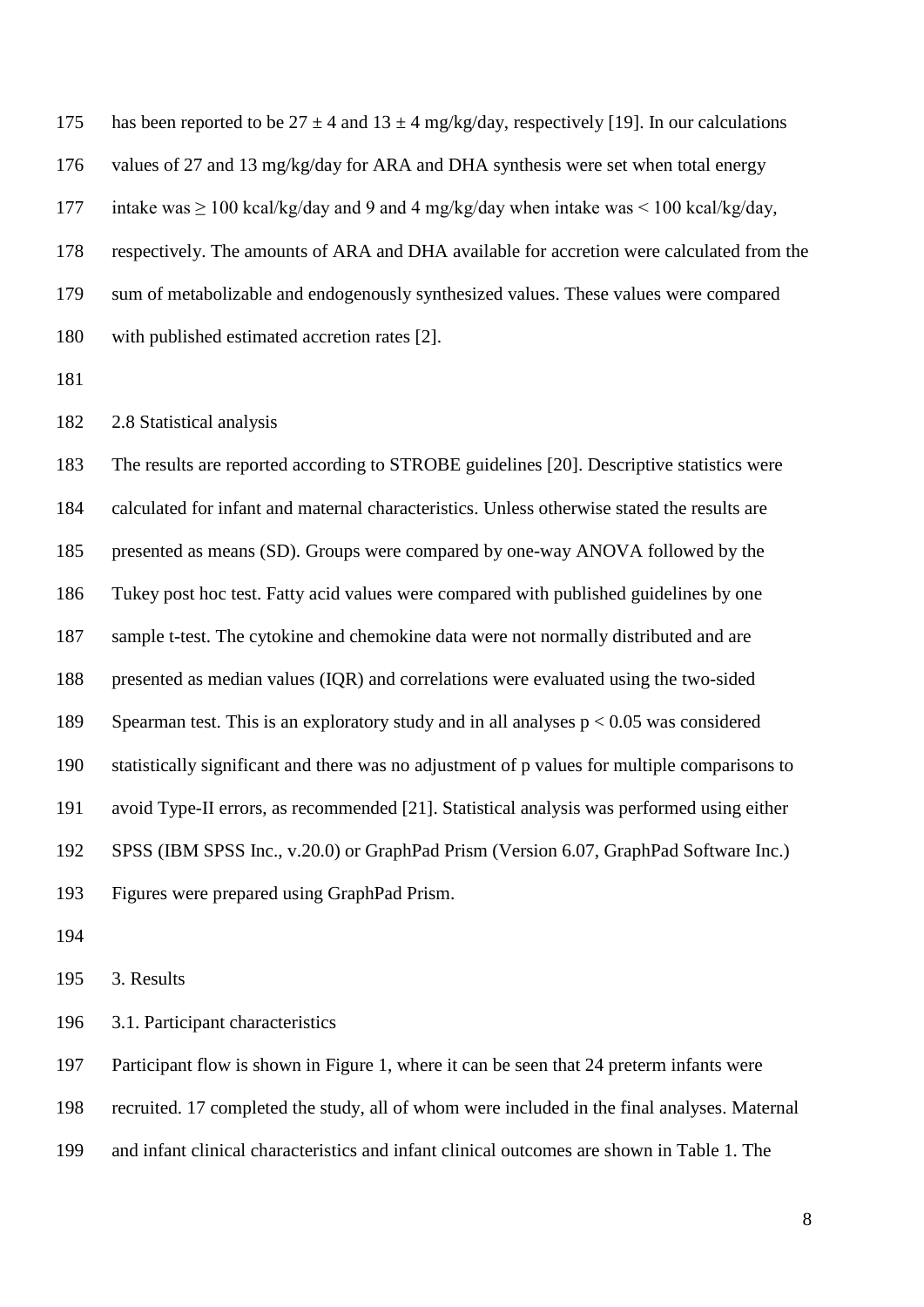- infants' mean number of days to reach full feeds (150 mL/kg/day) was 19 (9.2) days, and the infants had a mean of 18 (9.1) days of parenteral nutrition support.
- 

203 3.2 Wide variability of maternal breast milk fatty acid content over the first six weeks The mean omega-6 and omega-3 PUFA concentrations of maternal breast milk are shown in Table 2. Over the six weeks of the study there were significant differences in the mean ARA 206 and DHA content as determined by repeated measures one-way ANOVA ( $F(2.046, 32.74) =$ 207 119.3,  $p < 0.0001$  and  $F(2.120, 33.92) = 42.13, p < 0.001$ , respectively. A Tukey post-hoc test revealed that the mean ARA content significantly decreased over the period of the study 209  $(p < 0.05)$ , with the mean values of sample 6 comprising only 65% of sample 1. Similarly, 210 there were also significant decreases in the DHA content over the study ( $p < 0.05$ ), with sample 6 content only 64% of the value of sample 1. There was wide variability in ARA and DHA content between the individual mother's milks, as shown in Figure 2. There were no significant differences in the content of any of the other omega-6 PUFAs over the study. Although there were significant differences in the ALA between the groups (F(3.093, 49.49) 215 = 3.521,  $p < 0.02$ ), there were no observable trends across the study. There were also 216 significant differences in the EPA concentrations  $(F(2.659, 42.54) = 3.298, p < 0.03)$ ; however, many of the values were at the limit of quantification and these results should be interpreted with caution. 

- 3.3 LA, ARA, ALA, EPA and DHA intake levels in the preterm infants
- The week-by-week total mean intakes of LA, ARA, ALA, EPA and DHA from both
- parenteral and enteral sources are given in Table 3, along with the metabolizable amounts
- (parenteral and enteral intake available for absorption) and amount of ARA and DHA
- available for accretion (metabolizable plus endogenously synthesized amounts). There were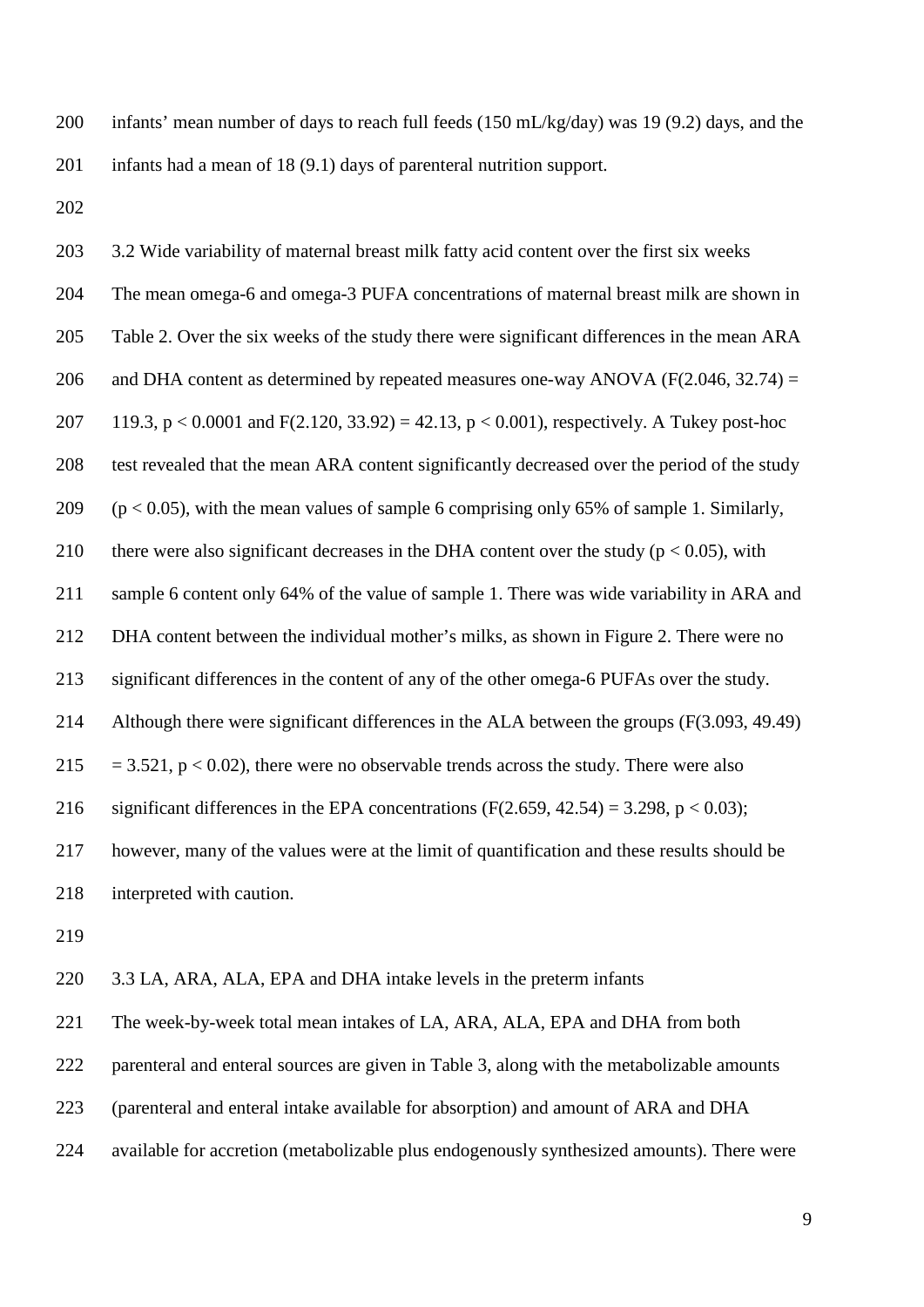225 significant differences in LA intake across the study  $(F (5, 96) = 8.204, p < 0.0001)$ , with 226 intakes significantly lower in weeks four, five and six, than weeks one and two (all at  $p <$ 227 0.05). LA intake was significantly below the minimum ESPGHAN recommended intake 228 levels of 385 mg/kg/day in week 6 (t = 2.9782, p = 0.009) [6]. ALA intake significantly 229 differed across the study (F  $(5, 96) = 9.392$ ,  $p < 0.0001$ ), with intakes significantly lower in 230 weeks four, five and six, than weeks one and two (all at  $p < 0.05$ ). ALA was significantly 231 below the ESPGHAN guidelines of  $> 55$  mg/kg/day in week six (t = 6.2188, p < 0.0001). The 232 mean intake of ARA differed across the study  $(F (3.318, 53.09) = 14.52, p < 0.0001)$  with 233 significant increases from the first to the second week ( $p < 0.05$ ) and then remained at similar 234 levels for the remainder of the study. The ARA intake was significantly below the 235 ESPGHAN minimum intake levels of 18 mg/kg/day in weeks one to five (all  $p < 0.05$ ). DHA 236 intake differed across the study (F  $(3.863, 61.81) = 7.933$ , p < 0.0001) increasing 237 significantly from the first to the second week ( $p < 0.05$ ) and then remaining at similar levels. 238 DHA was significantly below the minimum ESPGHAN intake guidelines of 12 mg/kg/day in 239 week one only (t = 16.0801,  $p < 0.001$ ). EPA intake levels were not significantly different 240 across the study, and were within EPSGHAN recommended levels. 241

242 3.4 The ARA and DHA content available for accretion leads to deficits in the preterm infants 243 The mean ARA and DHA available for accretion significantly increased between the first and

244 second weeks,  $(F(5, 96) = 9.415, p < 0.001$  and  $F(5, 96) = 6.760, p < 0.001$ , respectively).

245 and then both remained at about these levels for the remaining period of the study (Figure 3).

246 These values were all significantly below the values estimated for ARA and DHA provided

247 *in utero* (all values p < 0.0001). The values for the cumulative mean ARA and DHA deficits

248 produced over the six weeks of the study were calculated by successively adding the weekly

249 deficits derived from the individual daily deficits, and are shown in Figure 4. The ARA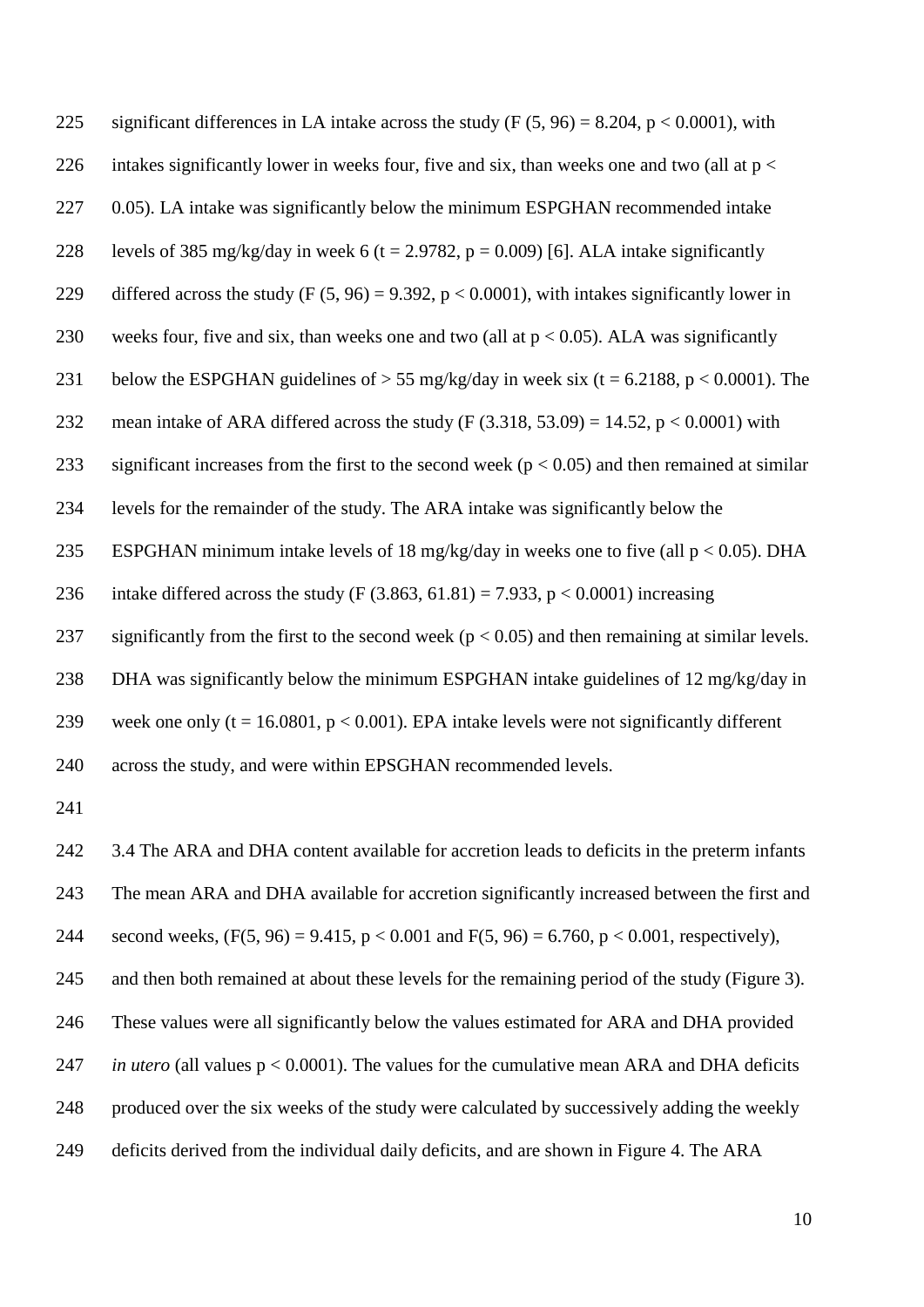values at the end of the 6 weeks represented 13.5% of the levels that should have been

provided *in utero*, whereas for DHA the value was 36.6%. To compensate for these deficits

an additional 183.4 mg/kg/day of ARA and 28.5 mg/kg/day of DHA available for accretion

would be required to match levels provided *in utero*.

3.5 Relationships between intake and whole-blood fatty acid levels

The mean (SD) whole-blood levels of the omega-6 and omega-3 PUFAs of the preterm

infants at six weeks and the mean intakes of LA, ARA, ALA, EPA and DHA are shown in

258 Table 4. The mean haemoglobin level in week six was 110.9 g/L (15.1 g/L), and none of the

infants were considered clinically anaemic. Blood samples were not taken until week six to

limit complications due to the number of transfusions given. The mean number of

transfusions over the study was 6.4 (3.4), with the mean number in week one 1.8 (1.3), week

two, 1.3 (1.2), weeks three and four, 2.2 (1.5) and weeks five and six, 1.1 (0.9). The strength

of relationship between mean intake levels and blood fatty acid levels was estimated by

Pearson product-moment correlation coefficient. There were significant positive correlations

265 between mean DHA intake and blood DHA levels ( $r = 0.704$ ,  $p = 0.002$ ), mean ARA intake

266 and blood ARA levels ( $r = 0.568$ ,  $p = 0.017$ ) and mean EPA intake and blood EPA levels ( $r =$ 

267 0.572,  $p = 0.016$ ). There were no significant correlations with LA or ALA levels and their

respective blood levels.

 3.6 Relationships between whole-blood DHA and cytokine and chemokine levels In the final part of the study the relationship between the whole-blood levels DHA levels and a range of pro- and anti-inflammatory cytokine and chemokines was explored at six weeks. As the cytokine and chemokine values were not normally distributed relationships were estimated using Spearman's rank order tests. There were significant correlations between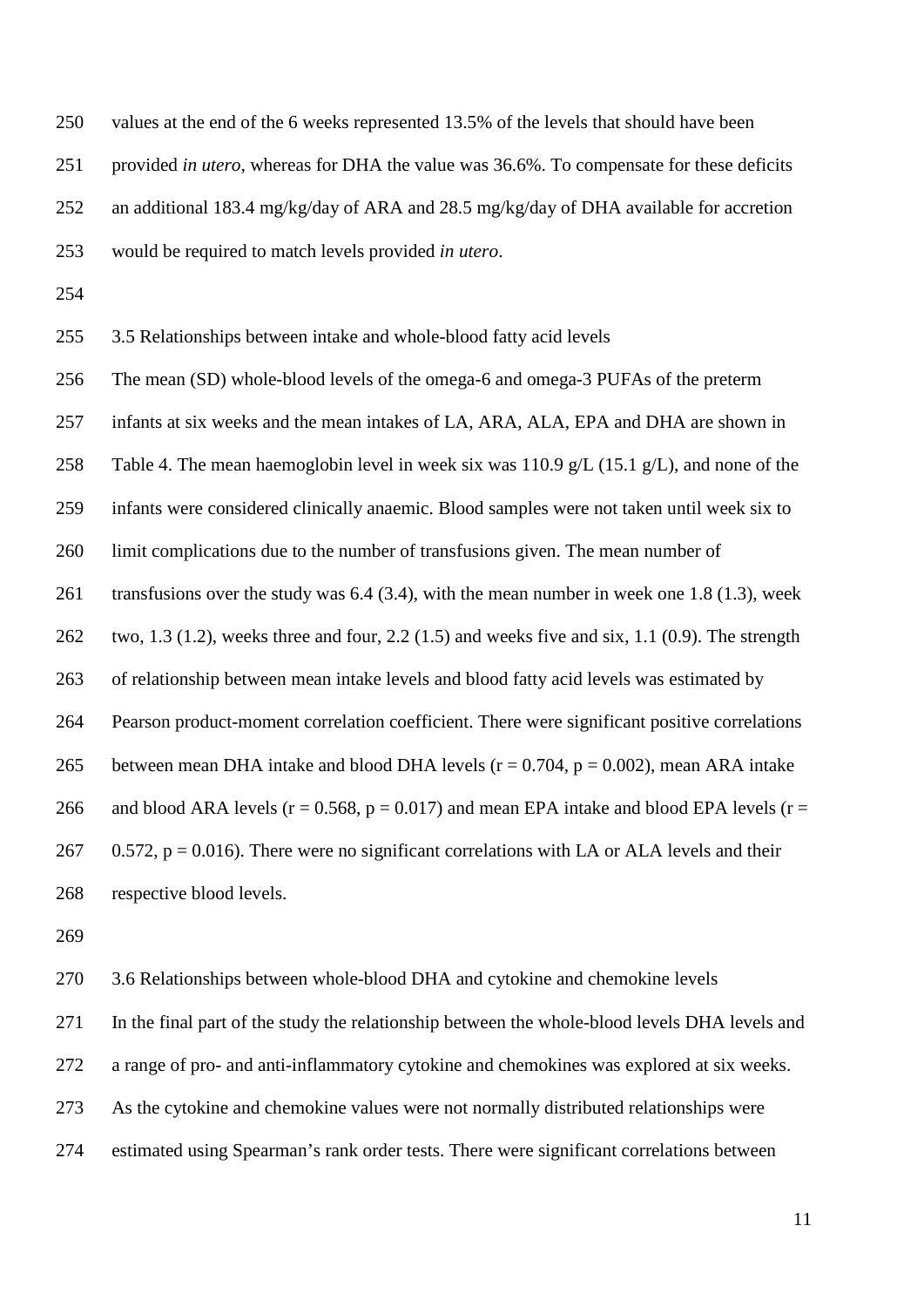275 MIP-1 $\beta$  and DHA (r<sub>s</sub> = 0.559, p = 0.02) and MIP-1 $\beta$  and AA/DHA ratio (r<sub>s</sub> = -0.690, p =

276 0.002), as well as between MIP-1B and the omega-6:omega-3 PUFA ratio ( $r_s$  = -0.716, p =

277 0.001). The omega-6:omega-3 PUFA ratio was also negatively correlated with RANTES ( $r_s$  =

278  $-0.498$ ,  $p = 0.042$ ). There were no significant correlations with any of the other cytokines or chemokines.

4. Discussion

 This is the first study to quantify the omega-6 and omega-3 PUFA intake from all sources of extremely preterm infants born at less than 28 weeks over the first six weeks of care. From these results it can be seen that the infants were receiving intakes below ESPGHAN guidelines for LA, ALA, ARA and DHA and furthermore, the intakes of ARA and DHA were well below estimated *in utero* accretion rates. Importantly, these deficits occurred in spite of the infants receiving maternal breast milk from an early stage, and may be due to the wide variability in ARA and DHA content of the breast milk between the mothers, as has been shown by others [10]. These results are of clinical importance as low ARA and DHA levels in preterm infants may adversely affect neural development and health outcomes [22]. It has been suggested that the smallest infants at threshold viability and birth weight have the greatest relative deficit in LC-PUFAs, due to the low level of provision of preformed ARA and DHA and limited efficiency in the conversion of LA and ALA to the LC-PUFAs [4]. Much research has been focused on the effects of supplementing preterm infants with DHA and ARA, with heterogeneous result. These mixed results may be due to a range of methodological issues, but also importantly due to a lack of recruitment of sufficient numbers of very small, very immature infants [4]. Furthermore, most supplementation trials have attempted to supplement human or formula milk to reach levels typical of the 'average' DHA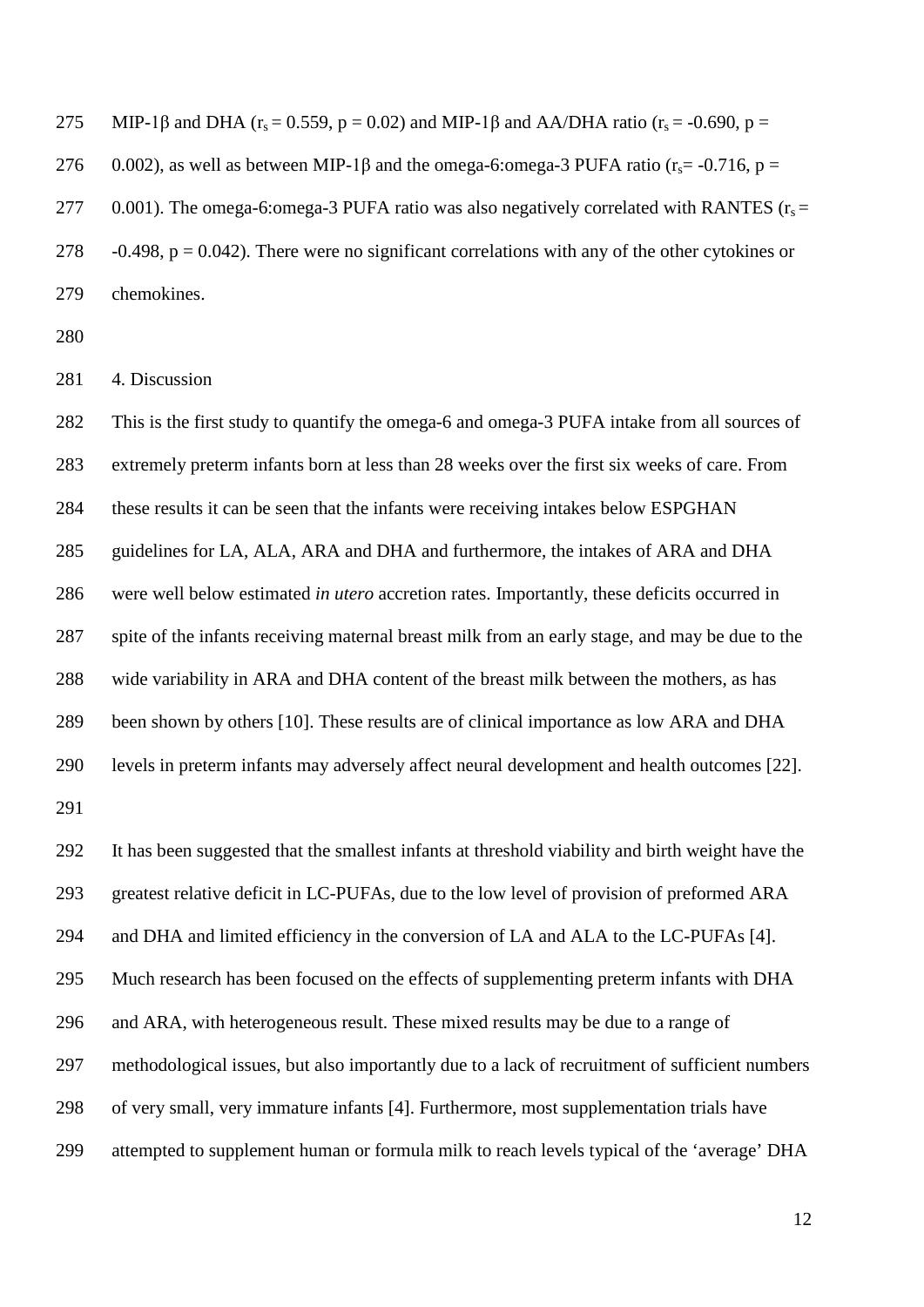in human milk for term infants. During pregnancy there is a preferential transfer of ARA and DHA across the placenta [23], which is very different to the supply available in term breast milk.

 Recommendations for enteral nutrient intake aim to provide levels needed to achieve growth similar to fetal growth and satisfactory functional development [6]. However, these recommendations do not consider the potential additional needs required to compensate for early nutritional deficits and it may therefore be more appropriate to consider intake levels compared to *in utero* accretion rates. In the present study, therefore in addition to quantifying the absolute intake of omega-6 and omega-3 PUFAs and comparing these to ESPGHAN recommendations, the amounts of ARA and DHA available for metabolism and accretion were also calculated, based on previously published assumptions [7]. In both of the analyses the results confirm the previous observation that current feeding practices provide levels of DHA intake that are likely to lead to severe deficits; however, the present results also provides the first evidence that deficits in ARA are likely to be of an even greater magnitude. The effects of these intake levels were investigated on whole blood fatty acid levels, as a surrogate marker for whole body stores.

 Lower blood levels of ARA and DHA are associated with increased risk of neonatal morbidities in preterm infants [15]. It is therefore important to establish whether the low level of intake found in the present study is reflected in the blood levels. However, analysis of blood levels in this patient group is complicated due to the number of transfusions they typically receive. For this reason whole-blood fatty acid analysis was not undertaken until week six of the study and it must be acknowledged that even by this time only two infants did not receive transfusions in the two weeks preceding the sampling. However, only three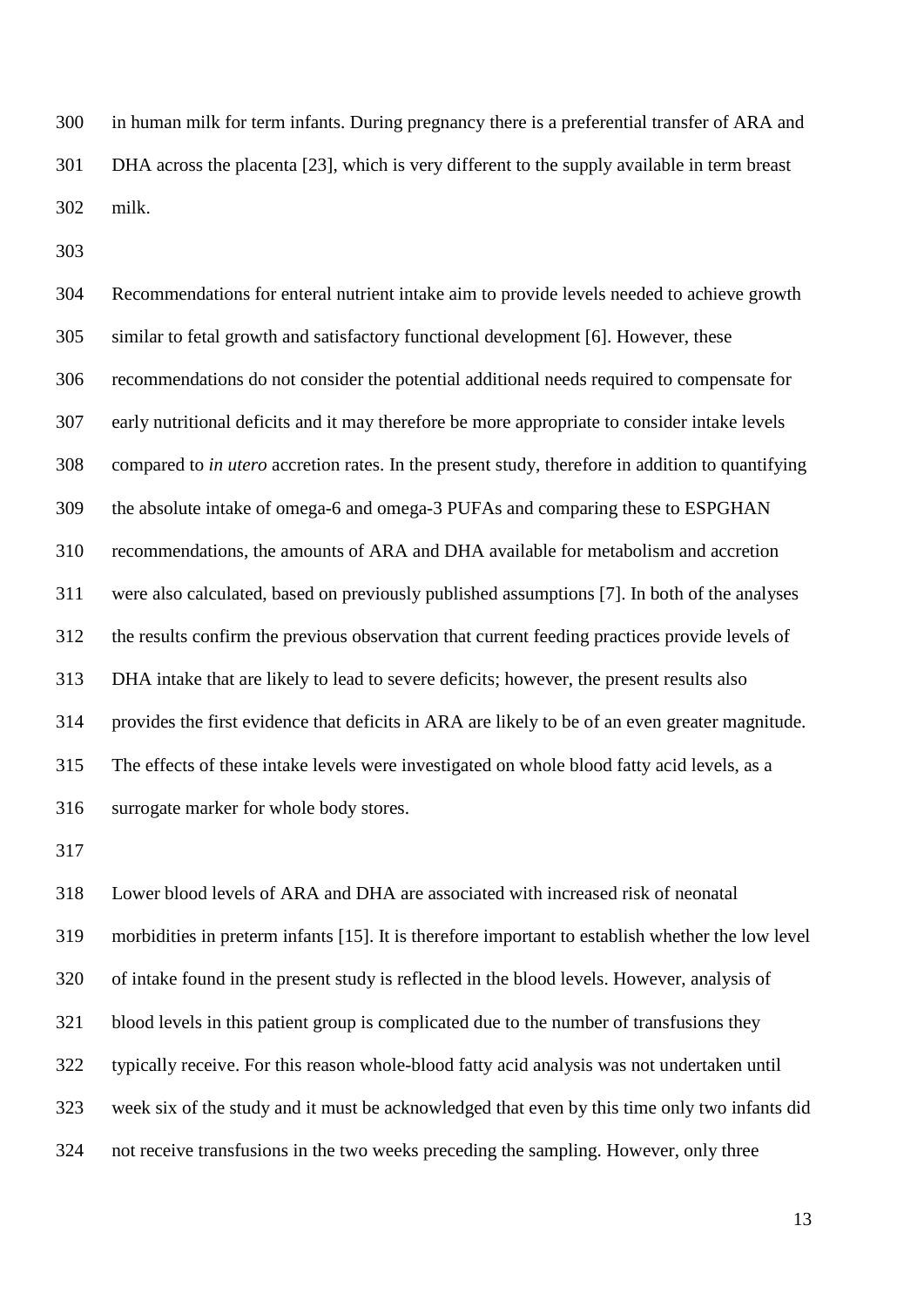infants received more than one transfusion and significant correlations were found for ARA, DHA and EPA intake and blood levels, suggesting whole-blood samples may provide useful clinical information, even in extremely preterm infants.

 As blood levels were not taken until week six it was not possible to assess whether the level of intake led to decreases in LC-PUFA levels over the study and comparisons must be made to published values. Martin and co-workers report significant rapid declines in DHA and ARA composition in preterm infants after birth [15]. The DHA values reported in their study at week four are similar to those observed in the present study at week six, consistent with a need for DHA supplementation. Whereas the values we report for ARA are similar to those shown at week one, and are therefore not consistent with deficiency. Similarly, compared to the ARA and DHA values reported in a recent study by Baack and co-workers, the results in the present study do not suggest a deficiency [24].

 However, comparisons with published values are complicated due the results being expressed as percent composition values based on area normalisation. With this approach the composition values do not provide absolute concentrations and are strongly interdependent and vary depending on the number of fatty acids analysed. Omissions or additions of fatty acids in the analyses will affect the values of the other fatty acids reported. This and other methodological differences may explain the apparent anomaly with blood values not apparently indicative of deficiency. These types of difficulties comparing whole-blood fatty acid results between studies have been reported by others [25]. Therefore, overall with data based on the single whole-blood samples taken at six weeks it is not possible to confirm that the DHA and ARA intake was insufficient to compensate for *in utero* provision; however, with the low levels of intake and equivocal nature of the comparisons to other studies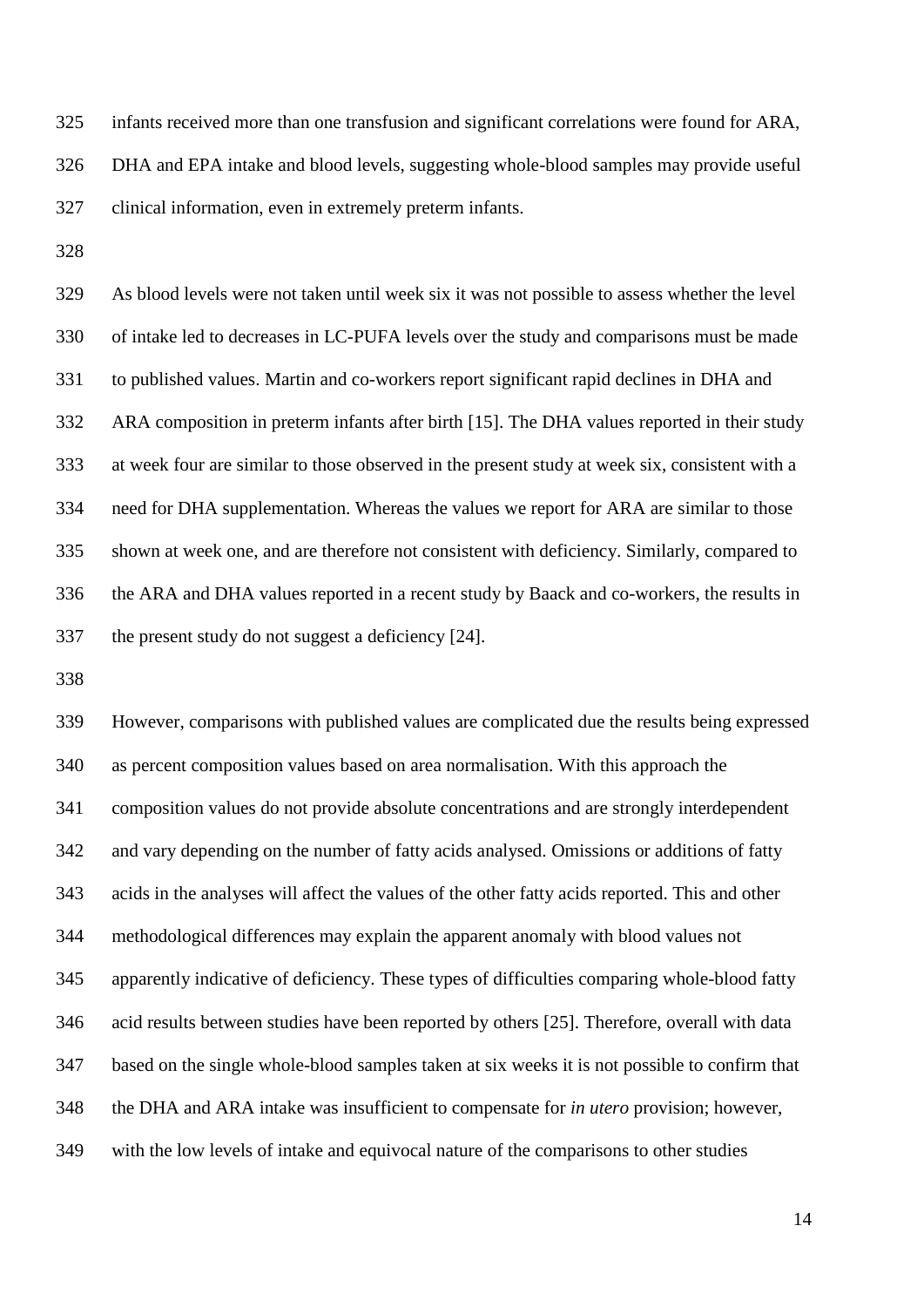supplementation of extremely preterm infants with additional preformed DHA and ARA may be prudent.

 The results show that assuming an intestinal absorption rate of 80% additional intakes of 230 mg/kg/day of ARA and 36 mg/kg/day of DHA would be needed to provide levels similar to those found *in utero*. Whilst this level of DHA intake has been achieved in intervention studies, ARA supplementation is typically either given at doses similar to those of DHA, or not at all [26]. However, a recent study reported beneficial effects on blood fatty acid status and psychomotor development of extremely preterm infants provided with ARA at twice the levels of DHA [27]. Future trials should seek to identify the effects of higher levels of ARA intake which have been identified from enteral intake requirements.

 Most supplementation trials to date have used the enteral route once feeds are established. In our cohort of extremely small infants, the mean duration to reach full feeds was 19 days, which is representative of reported time to full feed intervals for infants of this gestation [28]. This leaves an important 2-3 week gap in which reduced amounts of preformed ARA or DHA are available. Newer parenteral lipid formulations which include fish oils as their source of LC-PUFAs are potentially available for use in neonates. There is encouraging evidence for their safety and tolerance to date [28]. However, long-term parenteral nutrition is not the norm for the extremely preterm infant, and adequate supplementation once enteral feeds are established remains a concern.

Finally, the relationship between circulating cytokine and chemokines and blood PUFA

levels was investigated. This exploratory part of the study identified some potential

relationships between blood omega-6 and omega-3 PUFA status and markers of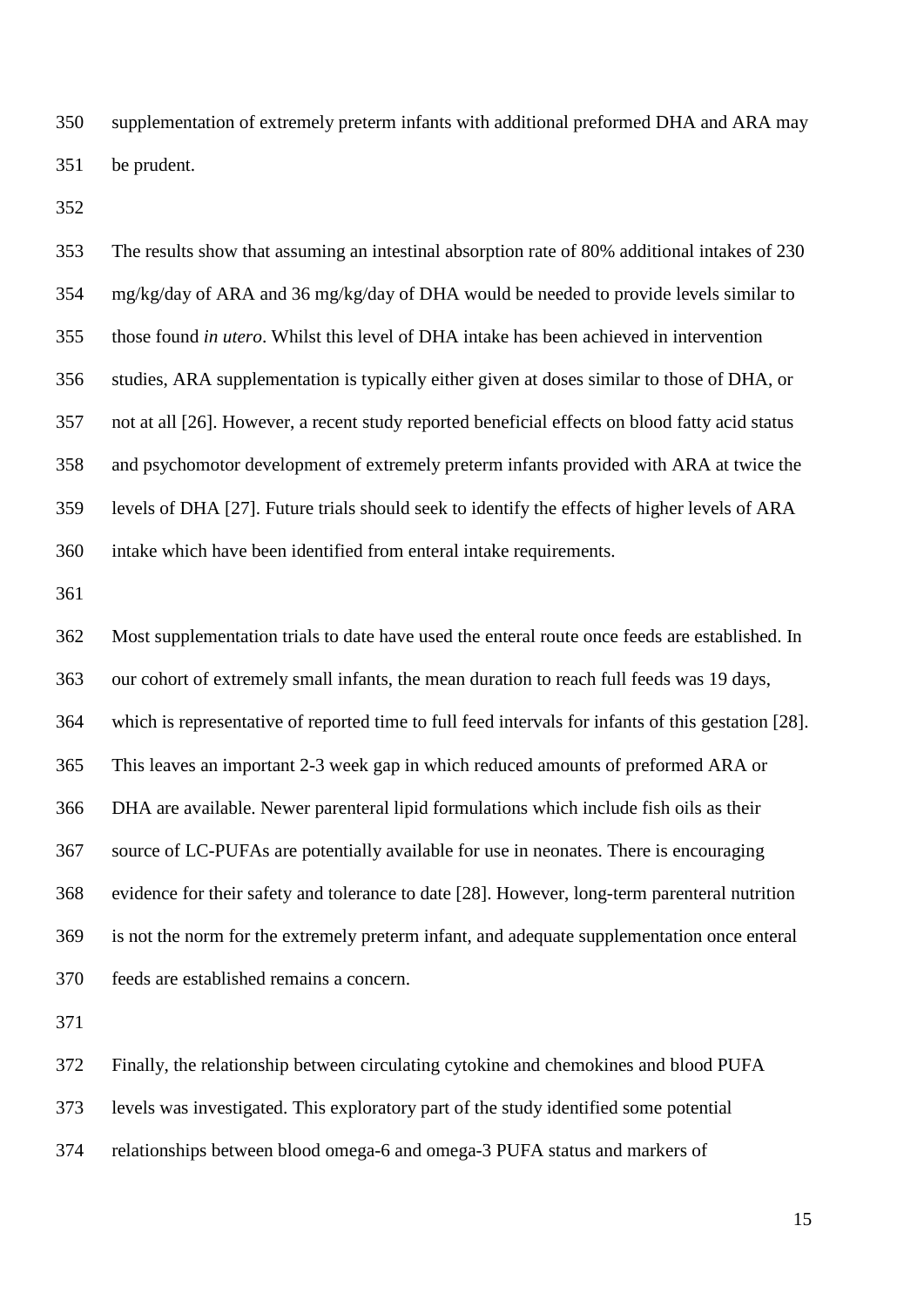inflammation. The most consistent observations were seen with MIP-1β. MIP-1β is a chemotactic cytokine produced by macrophages, dendritic cells and lymphocytes and has chemotactic and pro-inflammatory effects, but can also promote homeostasis [29]. Significant positive correlations were shown between MIP-1β and DHA, with negative correlations between MIP-1 β and the ARA/DHA ratio, as well as between MIP-1 β and omega-6/omega- 3 PUFA ratio. These data suggest that as the omega-3 PUFA status increases, the infant's ability to produce MIP-1β increases to that seen in a well term infant [30]. The omega- 6:omega-3 PUFA ratio was also negatively correlated with RANTES. RANTES is a chemoattractant for monocytes, memory T-helper cells and eosinophils [31]. Plasma RANTES levels are significantly lower in preterm infants with sepsis, disseminated intravascular coagulation and necrotising enterocolitis (NEC) [31]. These data suggest that a normal (as opposed to a low) level of RANTES is seen with higher omega-3 PUFA status. Overall, these data are suggestive of interactions between LC-PUFA status and markers of inflammation; however, further research with larger numbers studied longitudinally is required to confirm these observations.

 Important strengths of this study are that it was conducted at a neonatal centre which is also a surgical centre, and consequently infants with a wide range of conditions were included, and the milk fatty acid composition was measured at six time-points, so the subtle changes in the fatty acid profile over time were identified. Moreover, the omega-6 and omega-3 PUFA intake was quantified from all sources, and importantly the amount of ARA available for accretion was quantified for the first time. Blood fatty acid status was measured by a validated dried blood spot method, which is preferable for the assessment of circulating fatty acid fractions in preterm infants [24]; however, as noted above, blood fatty acid levels were only assessed at one time-point, six weeks. Furthermore, the large number of transfusions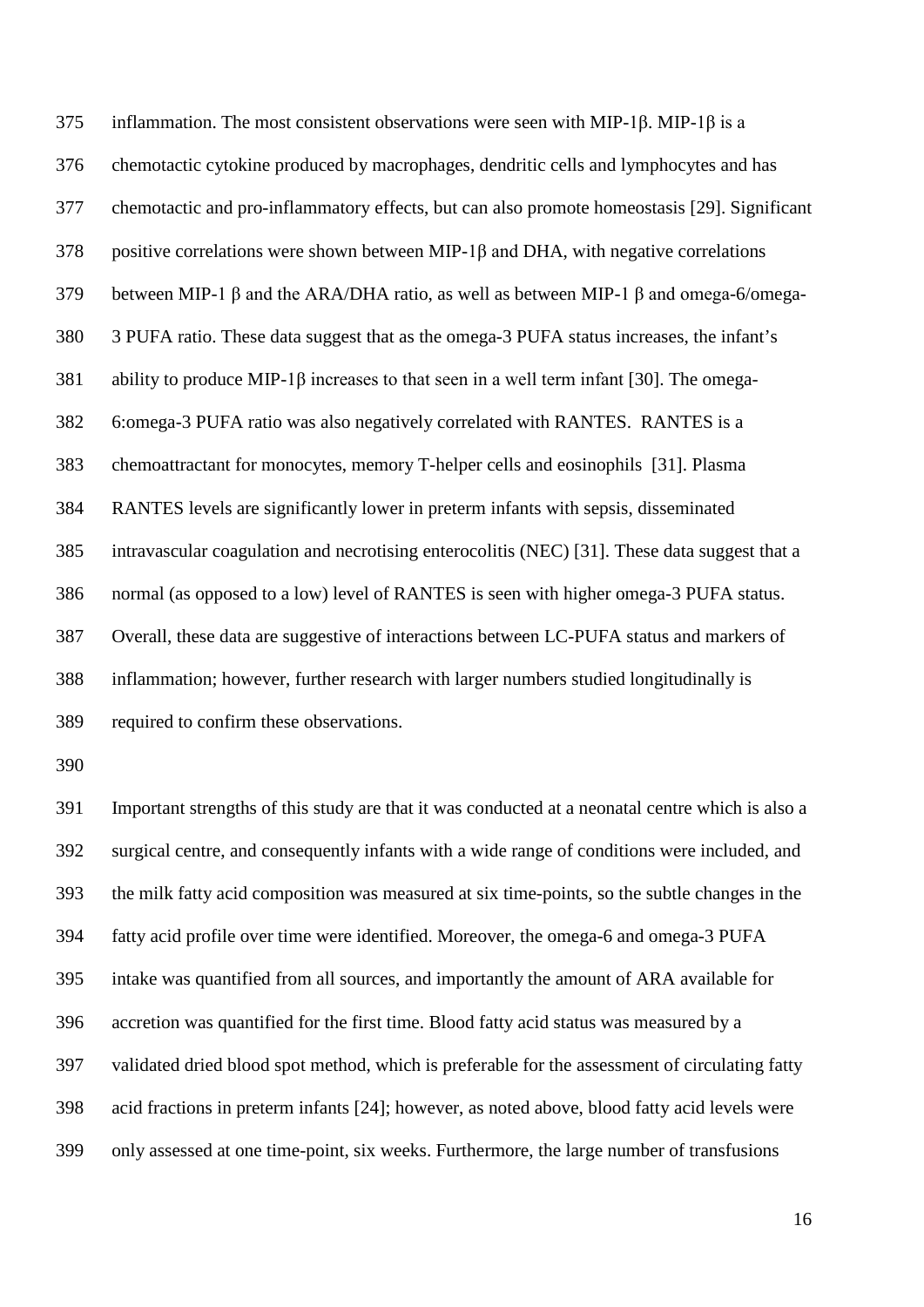received by some of the infants in this study may constitute a source of LC-PUFAs, which was not considered in the analysis. This study was conducted on extremely preterm infants, and therefore the results may not be applicable to infants born at a later gestational age; however, as information on this group is underrepresented in the literature this focus should be considered a strength of the study. It must be acknowledged that the study was only conducted at one site on a small number of infants; however, the nature and extent of the low DHA intake is consistent with results reported by others [7], suggesting the observations of low levels of DHA and ARA intake are applicable to other sites in the UK and across Europe. The results do however need to be confirmed by further research on a larger number of infants at other sites. Finally, a number of assumptions were used in calculating levels of ARA and DHA available for accretion; however, these assumptions were based on previous literature [7].

 The results indicate that omega-6 and omega-3 PUFA intake in extremely preterm infants receiving standard care is likely to lead to deficits in ARA and DHA. These results confirm and extend previous observations that current parenteral and enteral nutritional practices for the extremely preterm infant are likely to fall below the levels of LC-PUFAs provided *in utero*. There is growing evidence of the importance of optimising ARA and DHA provision postnatally not only for brain function, but also to potentially reduce the morbidity and mortality from conditions such as NEC, bronchopulmonary dysplasia (BPD) and retinopathy of prematurity (ROP) [4] and the present results highlight the need for supplementing preterm infants with preformed ARA and DHA. Furthermore, the positive correlations between intake of ARA, DHA and EPA and blood levels suggests preterm infants are responsive to different levels of intake, and that measuring blood levels may provide a useful clinical marker of sufficiency.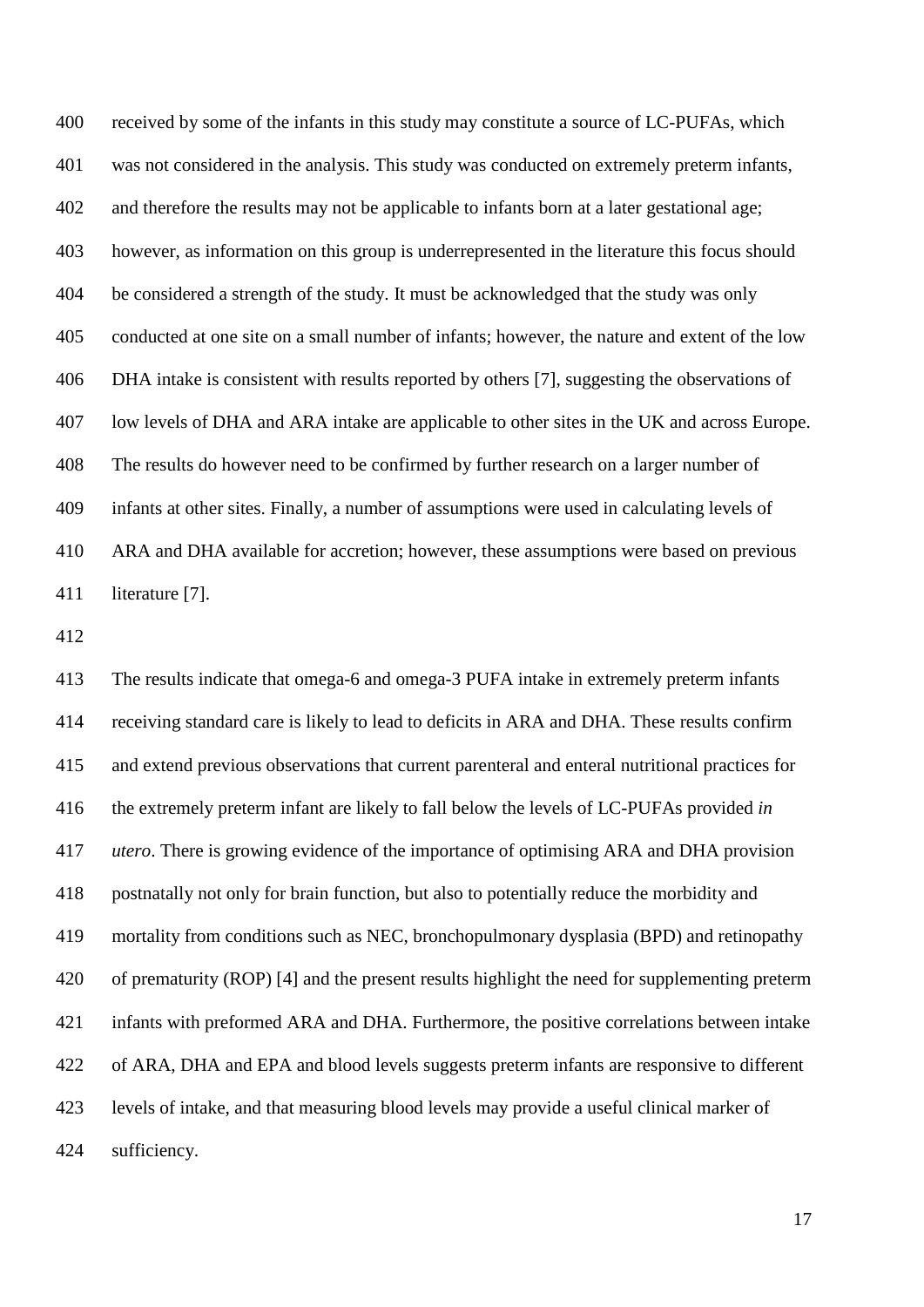| I<br>v |
|--------|
|--------|

| 426 | Acknowledgements                                                                               |
|-----|------------------------------------------------------------------------------------------------|
| 427 | The authors wish to express their sincere gratitude to all the infants and families who        |
| 428 | participated in this study, and to the nursing staff at St George's Hospital neonatal unit for |
| 429 | supporting the study.                                                                          |
| 430 |                                                                                                |
| 431 | Statement of authorship                                                                        |
| 432 | SD and LDR designed the research; SD, LDR and HH undertook the research and analysed           |
| 433 | the data; the paper was written by SD and LDR, SD was responsible for the final content of     |
| 434 | the paper and the final manuscript was read and approved by all of the authors.                |
| 435 |                                                                                                |
| 436 | Conflict of interest and funding sources                                                       |
| 437 | The authors have no conflicts of interest. The study was supported by a grant from the First   |
| 438 | Touch Neonatal Charity.                                                                        |
| 439 |                                                                                                |
| 440 | References                                                                                     |
| 441 | [1] Dyall SC, Michael-Titus AT. Neurological benefits of omega-3 fatty acids.                  |
| 442 | Neuromolecular Med. 2008;10:219-35.                                                            |
| 443 | [2] Lapillonne A, Jensen CL. Reevaluation of the DHA requirement for the premature infant.     |
| 444 | Prostaglandins Leukot Essent Fatty Acids. 2009;81:143-50.                                      |
| 445 | [3] Haggarty P. Placental regulation of fatty acid delivery and its effect on fetal growth--a  |
| 446 | review. Placenta. 2002;23 Suppl A:S28-38.                                                      |
| 447 | [4] Harris WS, Baack ML. Beyond building better brains: bridging the docosahexaenoic acid      |
| 448 | (DHA) gap of prematurity. J Perinatol. 2015;35:1-7.                                            |
|     |                                                                                                |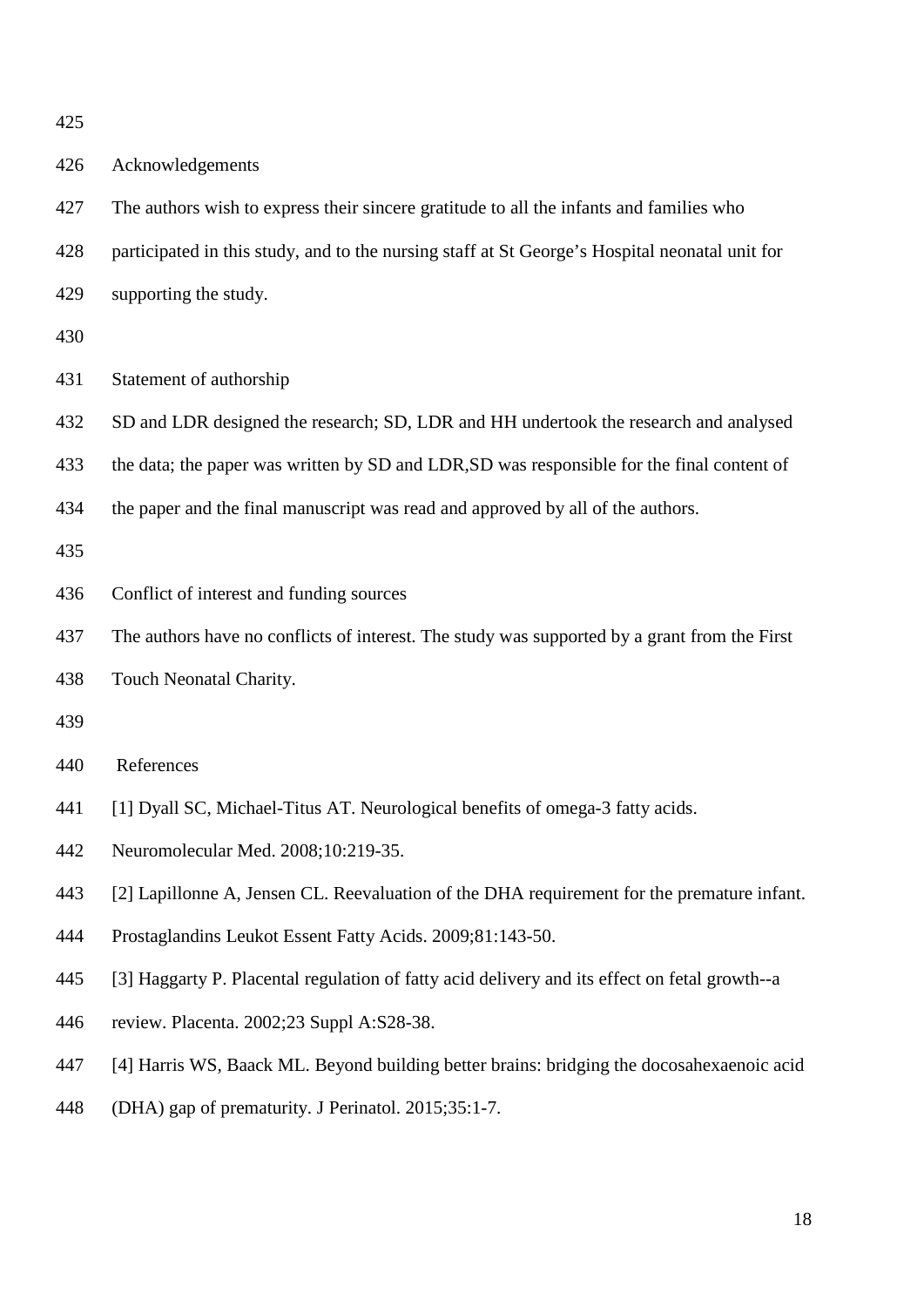- [5] Martinez M. Tissue levels of polyunsaturated fatty acids during early human
- development. J Pediatr. 1992;120:S129-38.
- [6] Agostoni C, Buonocore G, Carnielli VP, De Curtis M, Darmaun D, Decsi T, et al. Enteral
- nutrient supply for preterm infants: commentary from the European Society of Paediatric
- Gastroenterology, Hepatology and Nutrition Committee on Nutrition. J Pediatr Gastroenterol
- Nutr. 2010;50:85-91.
- [7] Lapillonne A, Eleni dit Trolli S, Kermorvant-Duchemin E. Postnatal docosahexaenoic
- acid deficiency is an inevitable consequence of current recommendations and practice in
- preterm infants. Neonatology. 2010;98:397-403.
- [8] Innis SM. Essential fatty acid transfer and fetal development. Placenta. 2005;26 Suppl A:S70-5.
- [9] Kuipers RS, Luxwolda MF, Offringa PJ, Boersma ER, Dijck-Brouwer DA, Muskiet FA.
- Fetal intrauterine whole body linoleic, arachidonic and docosahexaenoic acid contents and
- accretion rates. Prostaglandins Leukot Essent Fatty Acids. 2012;86:13-20.
- [10] Smithers LG, Markrides M, Gibson RA. Human milk fatty acids from lactating mothers
- of preterm infants: a study revealing wide intra- and inter-individual variation. Prostaglandins
- Leukot Essent Fatty Acids. 2010;83:9-13.
- [11] Genzel-Boroviczeny O, Wahle J, Koletzko B. Fatty acid composition of human milk
- during the 1st month after term and preterm delivery. Eur J Pediatr. 1997;156:142-7.
- [12] Dammann O, O'Shea TM. Cytokines and perinatal brain damage. Clin Perinatol.
- 2008;35:643-63.
- [13] Pang Y, Cai Z, Rhodes PG. Disturbance of oligodendrocyte development,
- hypomyelination and white matter injury in the neonatal rat brain after intracerebral injection
- of lipopolysaccharide. Brain Res Dev Brain Res. 2003;140:205-14.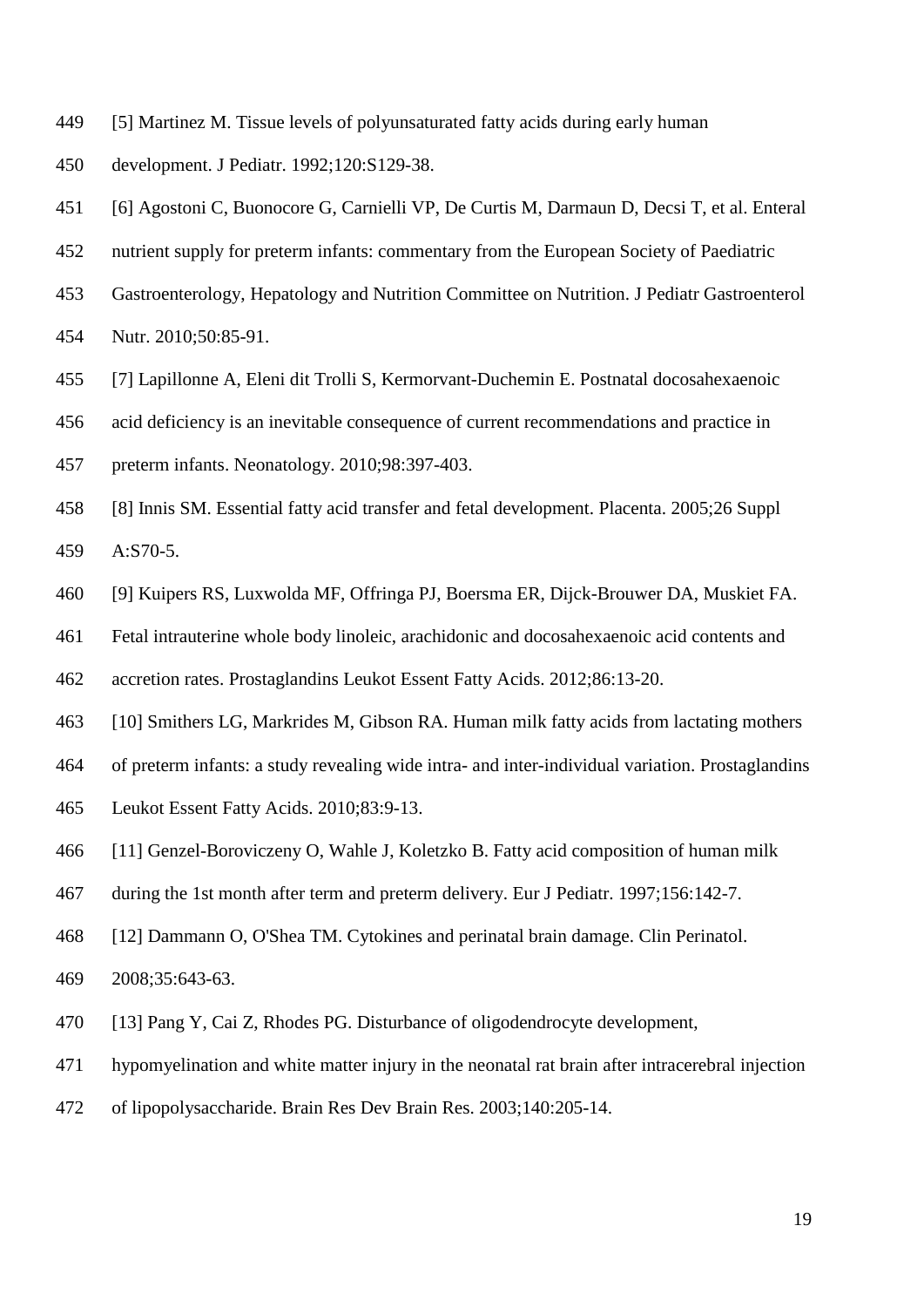- [14] Dyall SC. Long-chain omega-3 fatty acids and the brain: A review of the independent
- and shared effects of EPA, DPA and DHA. Frontiers in Aging Neuroscience. 2015;7.
- [15] Martin CR, Dasilva DA, Cluette-Brown JE, Dimonda C, Hamill A, Bhutta AQ, et al.
- Decreased postnatal docosahexaenoic and arachidonic acid blood levels in premature infants
- are associated with neonatal morbidities. J Pediatr. 2011;159:743-9 e1-2.
- [16] Bligh EG, Dyer WJ. A rapid method of total lipid extraction and purification. Canadian
- Journal of Biochemistry and Physiology. 1959;37:911-7.
- [17] Strike SC, Carlisle A, Gibson EL, Dyall SC. A High Omega-3 Fatty Acid Multinutrient
- Supplement Benefits Cognition and Mobility in Older Women: A Randomized, Double-
- blind, Placebo-controlled Pilot Study. J Gerontol A Biol Sci Med Sci. 2016;71:236-42.
- [18] Carnielli VP, Verlato G, Pederzini F, Luijendijk I, Boerlage A, Pedrotti D, et al.
- Intestinal absorption of long-chain polyunsaturated fatty acids in preterm infants fed breast
- milk or formula. Am J Clin Nutr. 1998;67:97-103.
- [19] Carnielli VP, Simonato M, Verlato G, Luijendijk I, De Curtis M, Sauer PJ, et al.
- Synthesis of long-chain polyunsaturated fatty acids in preterm newborns fed formula with
- long-chain polyunsaturated fatty acids. Am J Clin Nutr. 2007;86:1323-30.
- [20] von Elm E, Altman DG, Egger M, Pocock SJ, Gotzsche PC, Vandenbroucke JP. The
- Strengthening the Reporting of Observational Studies in Epidemiology (STROBE)
- Statement: guidelines for reporting observational studies. Int J Surg. 2014;12:1495-9.
- [21] Streiner DL, Norman GR. Correction for multiple testing: is there a resolution? Chest. 2011;140:16-8.
- [22] Crawford MA, Golfetto I, Ghebremeskel K, Min Y, Moodley T, Poston L, et al. The
- potential role for arachidonic and docosahexaenoic acids in protecting against some central
- nervous system injuries in preterm infants. Lipids. 2003;38:303-15.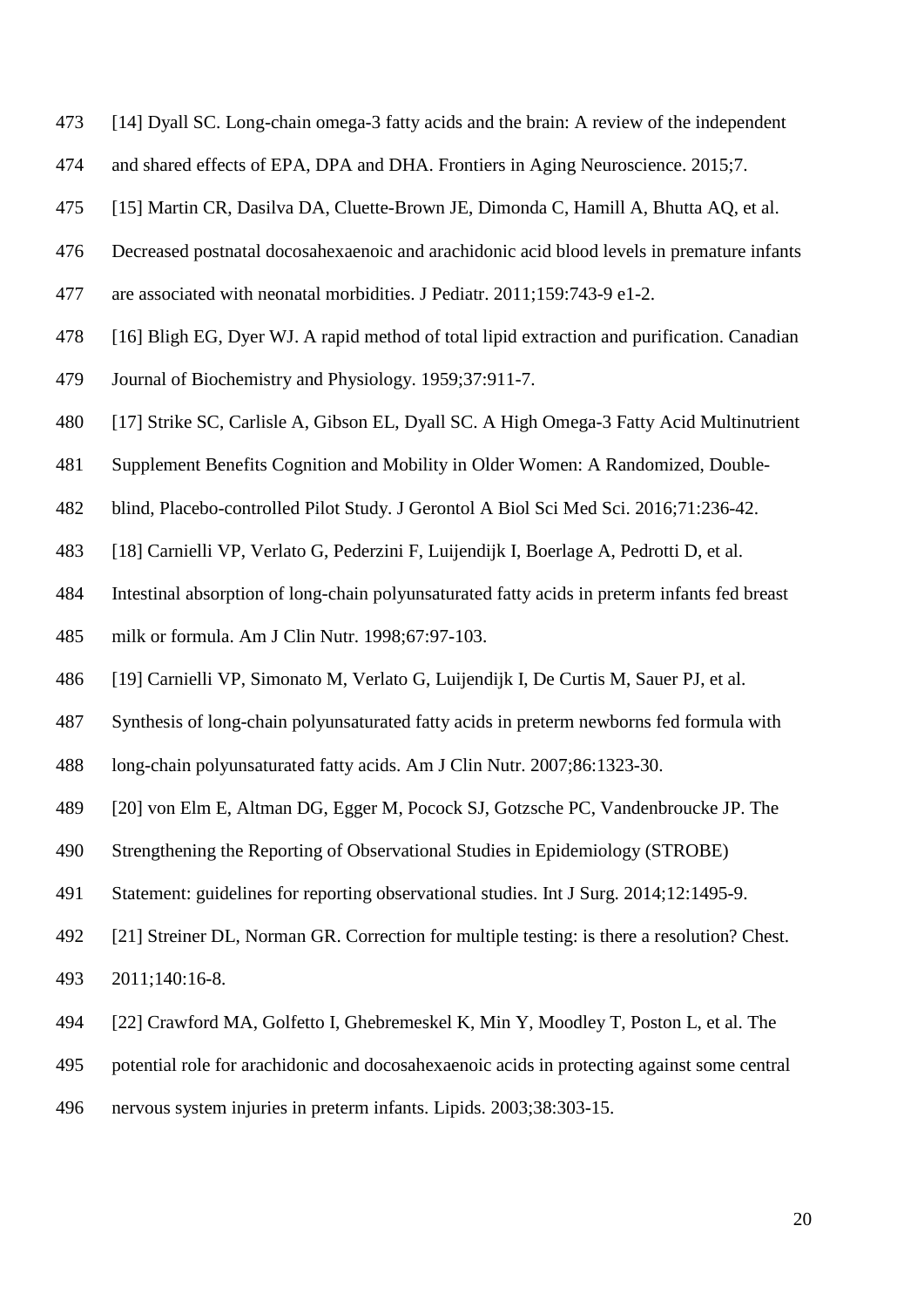- [23] Larque E, Ruiz-Palacios M, Koletzko B. Placental regulation of fetal nutrient supply.
- Curr Opin Clin Nutr Metab Care. 2013;16:292-7.
- [24] Baack ML, Puumala SE, Messier SE, Pritchett DK, Harris WS. What is the relationship
- between gestational age and docosahexaenoic acid (DHA) and arachidonic acid (ARA)
- levels? Prostaglandins Leukot Essent Fatty Acids. 2015;100:5-11.
- [25] Wolters M, Schlenz H, Foraita R, Galli C, Rise P, Moreno LA, et al. Reference values of
- whole-blood fatty acids by age and sex from European children aged 3-8 years. Int J Obes
- (Lond). 2014;38 Suppl 2:S86-98.
- [26] Lapillonne A, Groh-Wargo S, Gonzalez CH, Uauy R. Lipid needs of preterm infants:
- updated recommendations. J Pediatr. 2013;162:S37-47.
- [27] Alshweki A, Munuzuri AP, Bana AM, de Castro MJ, Andrade F, Aldamiz-Echevarria L,
- et al. Effects of different arachidonic acid supplementation on psychomotor development in
- very preterm infants; a randomized controlled trial. Nutr J. 2015;14:101.
- [28] Vlaardingerbroek H, Vermeulen MJ, Carnielli VP, Vaz FM, van den Akker CH, van
- Goudoever JB. Growth and fatty acid profiles of VLBW infants receiving a multicomponent
- lipid emulsion from birth. J Pediatr Gastroenterol Nutr. 2014;58:417-27.
- [29] Maurer M, von Stebut E. Macrophage inflammatory protein-1. Int J Biochem Cell Biol. 2004;36:1882-6.
- [30] Okazaki K, Kondo M, Kato M, Kakinuma R, Nishida A, Noda M, et al. Serum cytokine
- and chemokine profiles in neonates with meconium aspiration syndrome. Pediatrics.
- 2008;121:e748-53.
- [31] Delanghe JR, Speeckaert MM. Translational research and biomarkers in neonatal sepsis. Clin Chim Acta. 2015;451:46-64.
- 
-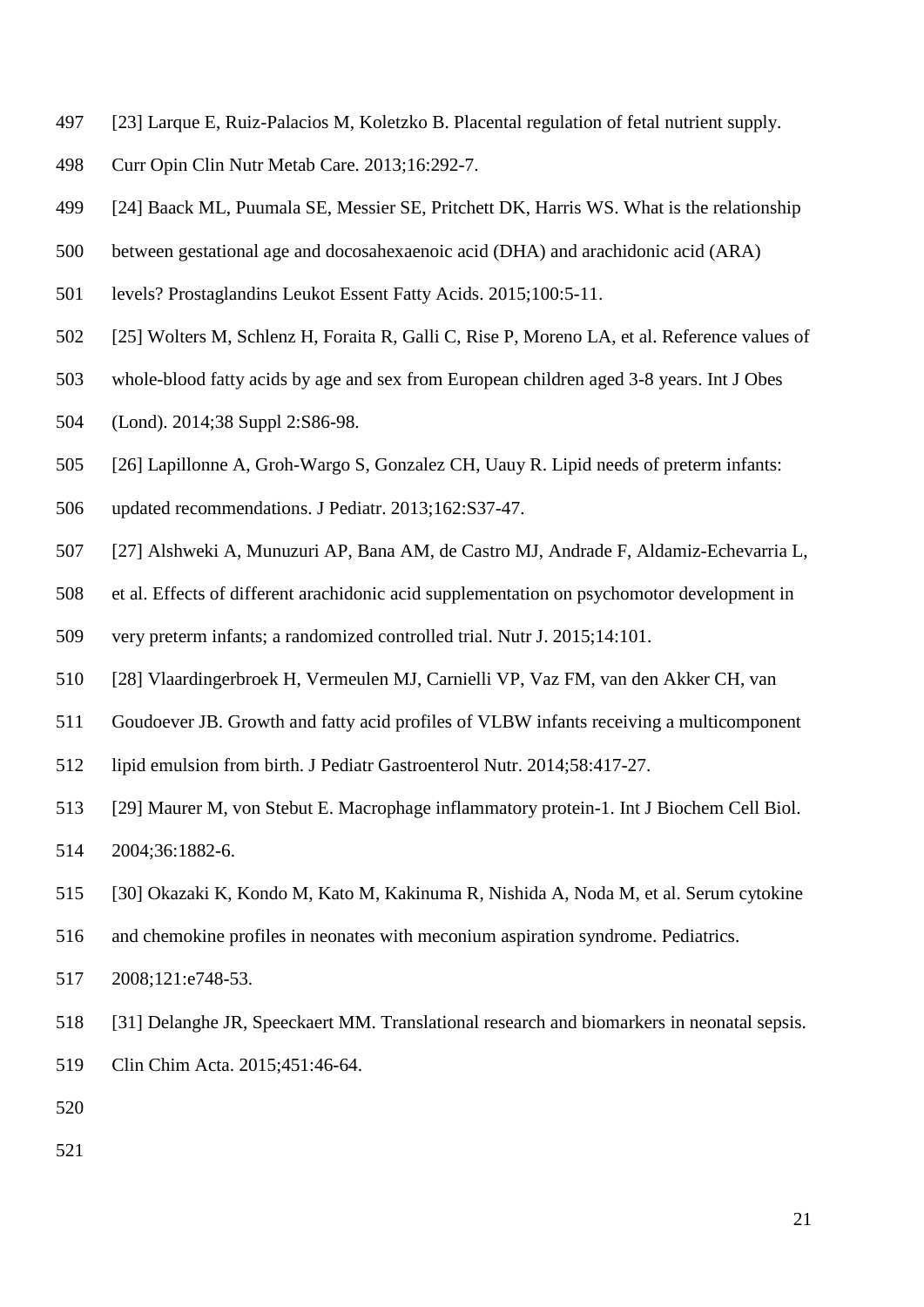- Figures Legends and Tables
- Figure 1 Flow of participants through the study
- 
- Figure 2 (A) ARA and (B) DHA breast milk content from individual mothers. Sample 1, days
- 0 4; sample 2, days 5 9; sample 3, days 10 15 sample 4, days 16 23; sample 5, days 24 -
- 33 and sample 6, days 34 42
- 
- Figure 3 (A) ARA and (B) DHA available for metabolism (i.e. parenteral and absorbed) and
- available for accretion (i.e. metabolizable and endogenously synthesized) for the 17 infants.
- Values expressed as mean (SD). Estimated ARA and DHA *in utero* accretions rates of 212
- and 45 mg/kg/day, respectively, are shown for reference.
- 
- Figure 4. Cumulative (A) ARA and (B) DHA deficits of the 17 infants over the 6 weeks of
- the study compared to estimated *in utero* accretion rates. The cumulative deficits were
- calculated based on estimated *in utero* accretion rates of 212 and 45 mg/kg/day for ARA and
- DHA, respectively using previously published assumptions [7].
- 
- 
- 
- 
- 
- 
- 
- 
- 
-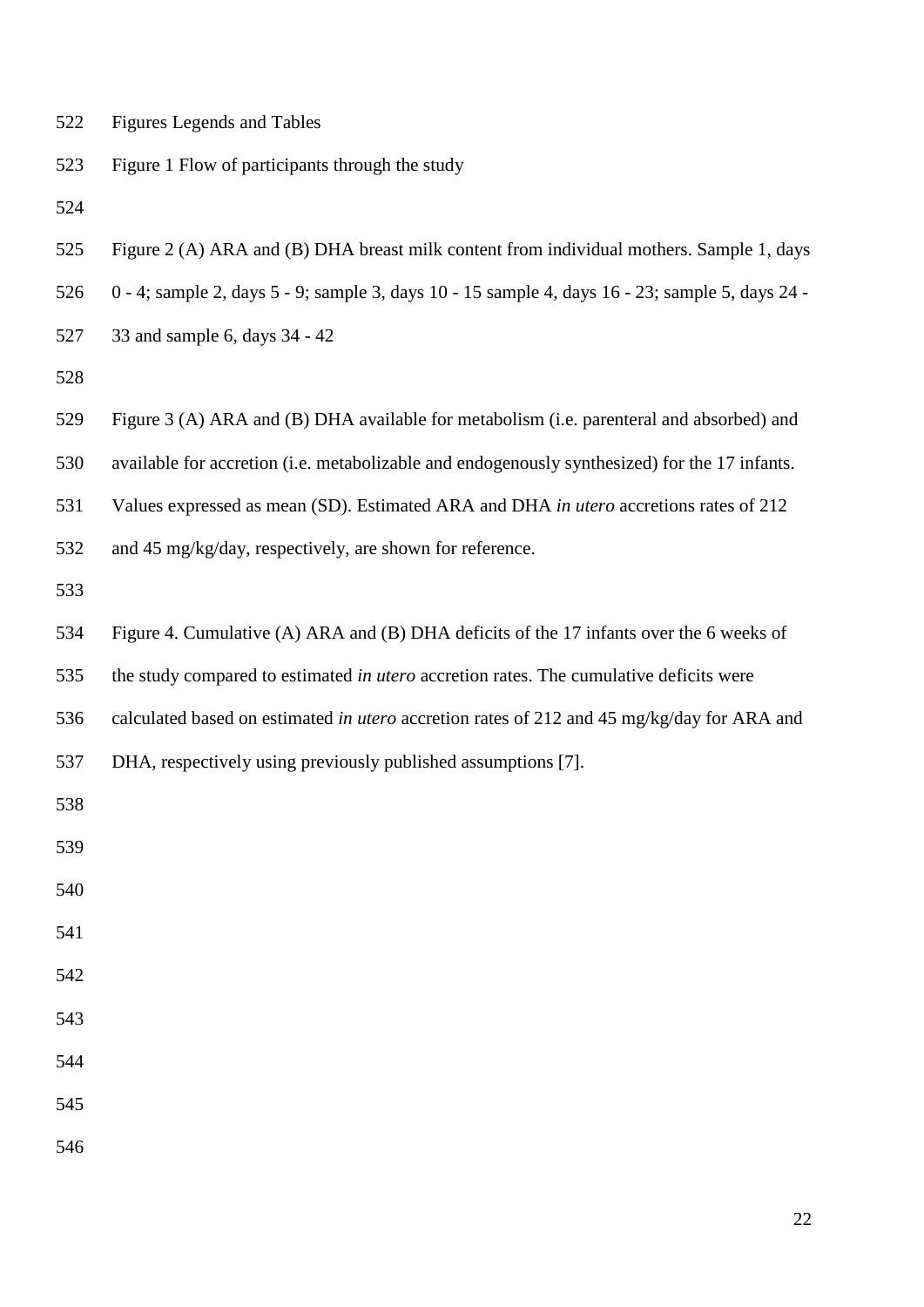| <b>Clinical characteristics</b>                    | Mean $(SD)$ / number $(\%)$ |
|----------------------------------------------------|-----------------------------|
| Maternal age (yr)                                  | 31.8(6)                     |
| Antenatal steroid treatment                        | 14 (82)                     |
| Pregnancy complications                            |                             |
| Pre eclampsia                                      | 1(6)                        |
| Chorioamnionitis                                   | 6(35)                       |
| Antepartum haemorrhage                             | 6(35)                       |
| Pre-labour rupture of membranes                    | 3(18)                       |
| Multiple pregnancy                                 | 2(12)                       |
| Gestational age (weeks)                            | 25.3(1.1)                   |
| Gender, boys                                       | 9(53)                       |
| Birth weight (g)                                   | 770 (135)                   |
| Birth weight z score                               | 0.12(0.45)                  |
| Clinical outcomes                                  |                             |
| <b>PDA</b>                                         | 13 (76)                     |
| NEC, Bell's stage 2 and above                      | 2(12)                       |
| IVH grade 3 or 4                                   | 2(12)                       |
| <b>PVL</b>                                         | 1(6)                        |
| Sepsis requiring 5 days antibiotic treatment       | 16(94)                      |
| ROP requiring laser therapy                        | 5(29)                       |
| <b>CLD</b>                                         |                             |
| Oxygen therapy at 28 days of life                  | 17 (100)                    |
| Non-invasive respiratory support at 6 weeks of age | 9(53)                       |

547 Table 1. Clinical characteristics and clinical outcomes of the 17 preterm infants born at < 28

548 weeks gestational age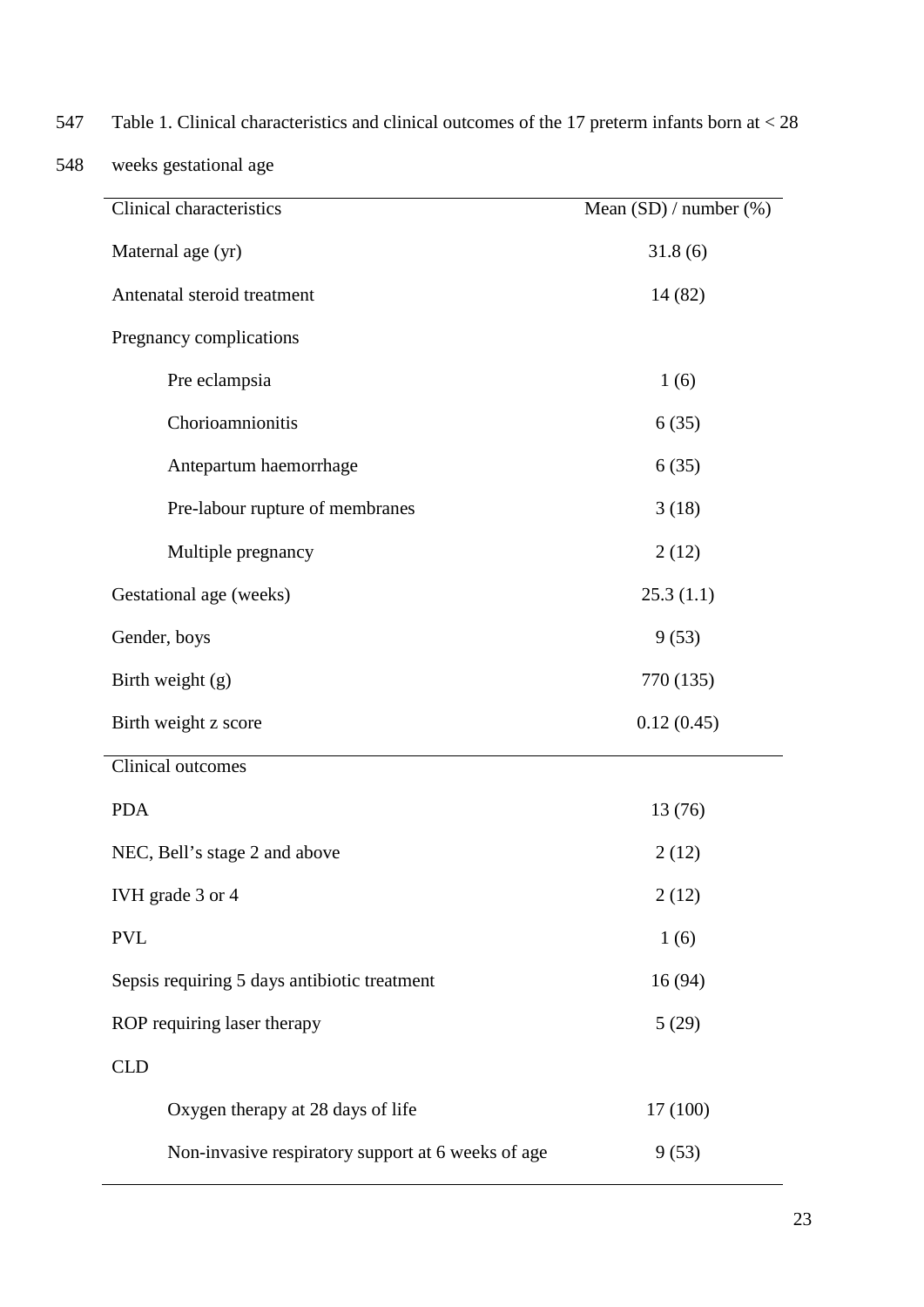| 549 | Abbreviations: PDA, patent ductus arteriosus; NEC, necrotising enterocolitis; IVH,    |
|-----|---------------------------------------------------------------------------------------|
| 550 | intraventricular haemorrhage; PVL, peri-ventricular leukomalacia, ROP, retinopathy of |
| 551 | prematurity, and CLD, chronic lung disease.                                           |
| 552 |                                                                                       |
| 553 |                                                                                       |
| 554 |                                                                                       |
| 555 |                                                                                       |
| 556 |                                                                                       |
| 557 |                                                                                       |
| 558 |                                                                                       |
| 559 |                                                                                       |
| 560 |                                                                                       |
| 561 |                                                                                       |
| 562 |                                                                                       |
| 563 |                                                                                       |
| 564 |                                                                                       |
| 565 |                                                                                       |
| 566 |                                                                                       |
| 567 |                                                                                       |
| 568 |                                                                                       |
| 569 |                                                                                       |
| 570 |                                                                                       |
| 571 |                                                                                       |
| 572 |                                                                                       |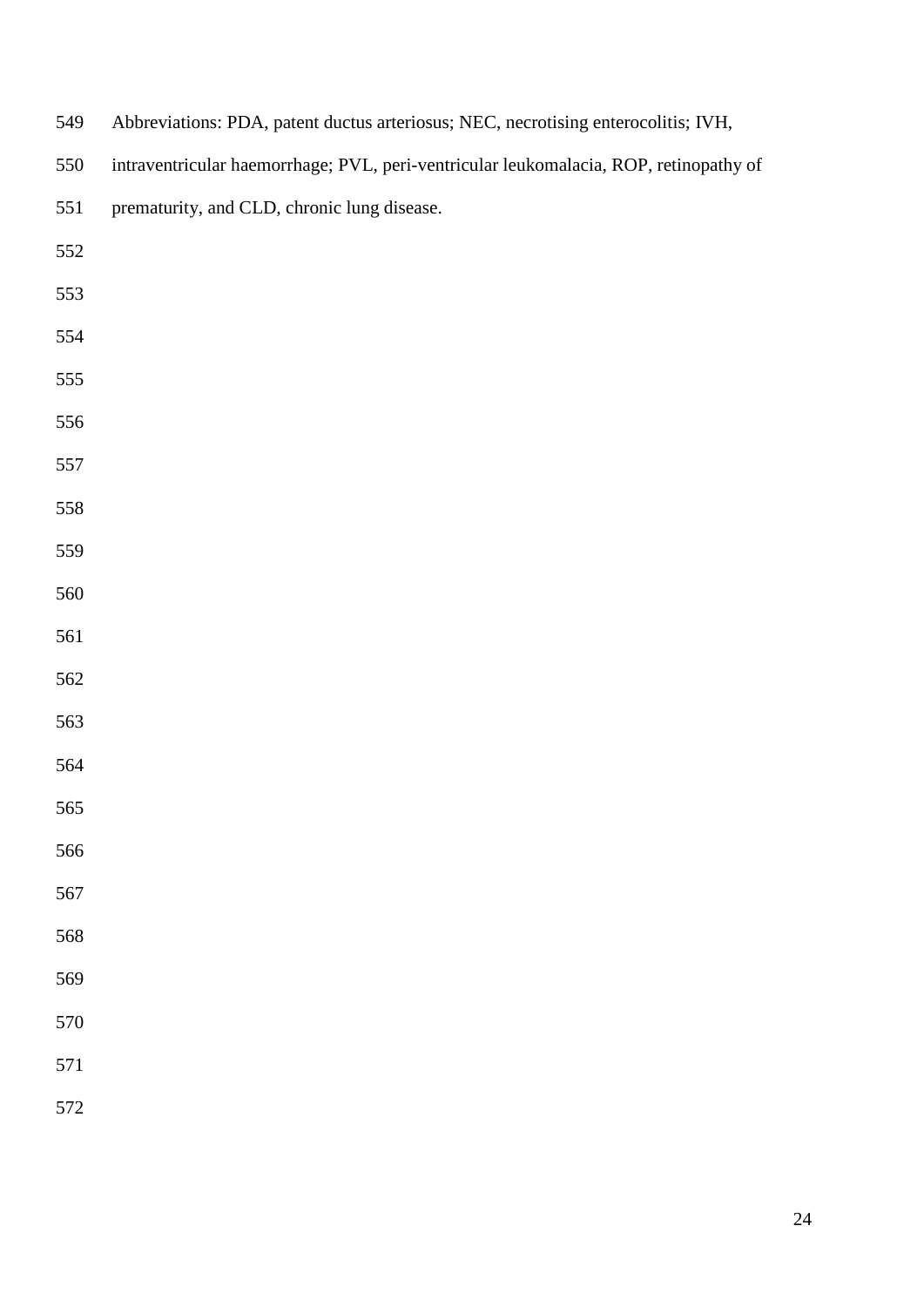|           | Sample 1 | Sample 2 | Sample 3 | Sample 4 | Sample 5 | Sample 6 |
|-----------|----------|----------|----------|----------|----------|----------|
| $18:2n-6$ | 1.601    | 1.493    | 1.483    | 1.665    | 1.583    | 1.611    |
| (LA)      | (0.302)  | (0.269)  | (0.370)  | (0.266)  | (0.330)  | (0.346)  |
| $18:3n-6$ | 0.018    | 0.019    | 0.020    | 0.018    | 0.018    | 0.020    |
|           | (0.006)  | (0.006)  | (0.007)  | (0.007)  | (0.006)  | (0.009)  |
| $20:2n-6$ | 0.043    | 0.046    | 0.049    | 0.046    | 0.052    | 0.047    |
|           | (0.012)  | (0.010)  | (0.013)  | (0.011)  | (0.009)  | (0.011)  |
| $20:3n-6$ | 0.059    | 0.057    | 0.059    | 0.059    | 0.061    | 0.066    |
|           | (0.014)  | (0.012)  | (0.013)  | (0.017)  | (0.016)  | (0.022)  |
| $20:4n-6$ | 0.151    | 0.137    | 0.127    | 0.116    | 0.107    | 0.098    |
| (ARA)     | (0.034)  | (0.031)  | (0.031)  | (0.033)  | (0.033)  | (0.033)  |
| $22:4n-6$ | 0.024    | 0.030    | 0.027    | 0.028    | 0.026    | 0.029    |
|           | (0.008)  | (0.011)  | (0.007)  | (0.013)  | (0.009)  | (0.012)  |
| $18:3n-3$ | 0.107    | 0.101    | 0.097    | 0.094    | 0.104    | 0.118    |
| (ALA)     | (0.026)  | (0.026)  | (0.022)  | (0.018)  | (0.026)  | (0.027)  |
| $20:3n-3$ | 0.014    | 0.018    | 0.016    | 0.018    | 0.014    | 0.016    |
|           | (0.009)  | (0.009)  | (0.006)  | (0.010)  | (0.008)  | (0.010)  |
| $20:5n-3$ | 0.006    | 0.006    | 0.010    | 0.009    | 0.013    | 0.013    |
| (EPA)     | (0.007)  | (0.008)  | (0.009)  | (0.007)  | (0.005)  | (0.005)  |
| $22:6n-3$ | 0.123    | 0.110    | 0.103    | 0.096    | 0.088    | 0.079    |
| (DHA)     | (0.051)  | (0.051)  | (0.048)  | (0.045)  | (0.041)  | (0.041)  |
|           |          |          |          |          |          |          |

574 mothers of extremely preterm infants<sup>1</sup>

575 Results are expressed in mg/mL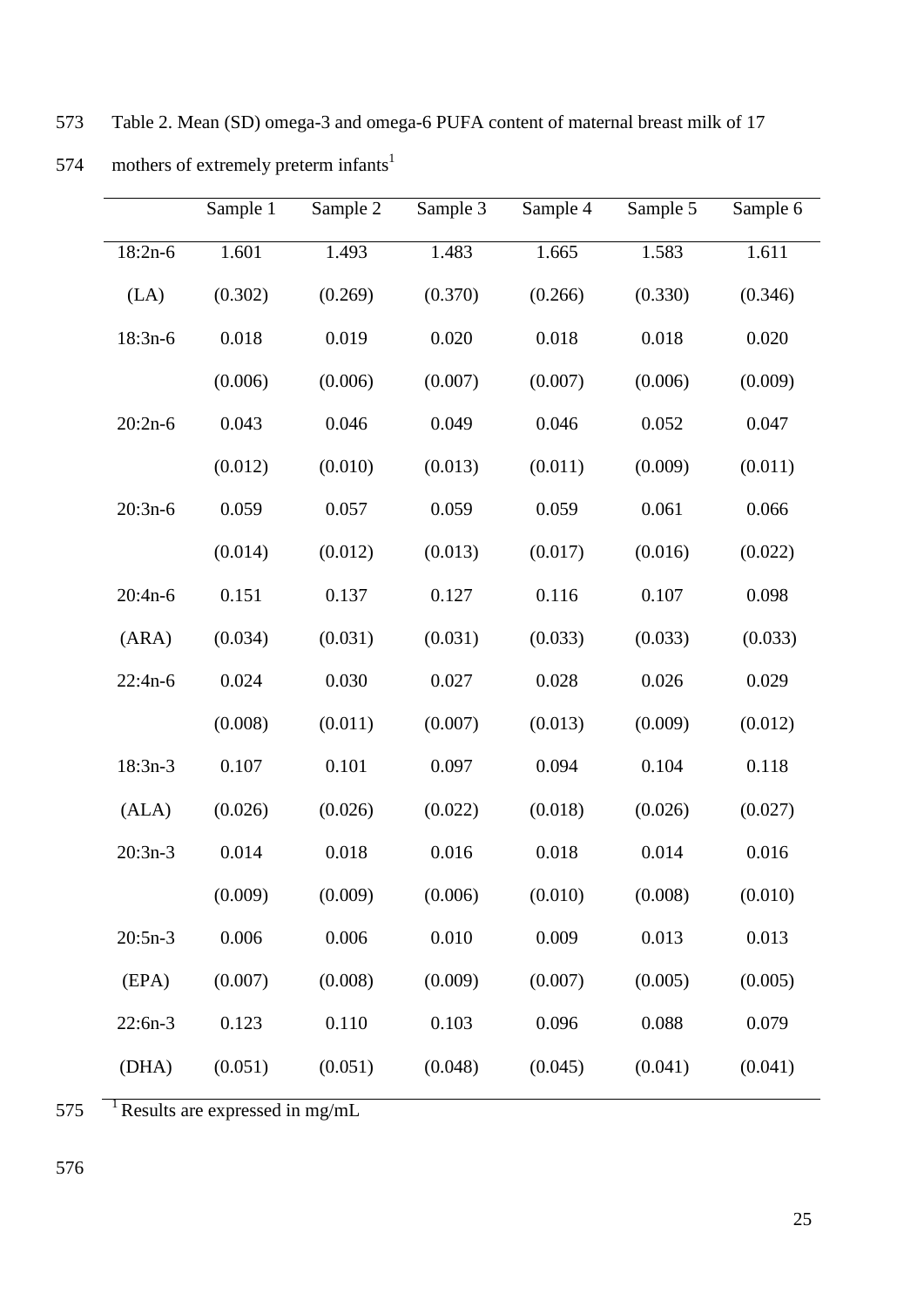| Week 1                                                                             | Week 2     | Week 3     | Week 4     | Week 5    | Week 6                                                                     |  |
|------------------------------------------------------------------------------------|------------|------------|------------|-----------|----------------------------------------------------------------------------|--|
| Parenteral and enteral intakes                                                     |            |            |            |           |                                                                            |  |
| 670.1                                                                              | 798.2      | 447.7      | 366.4      | 349.7     | 306.7                                                                      |  |
| (249.5)                                                                            | (365.9)    | (377.5)    | (294.5)    | (233.8)   | (108.4)                                                                    |  |
| 101.2                                                                              | 112.4      | 50.1       | 40.8       | 40.7      | 27.7                                                                       |  |
| (37.9)                                                                             | (61.5)     | (63.0)     | (48.3)     | (42.8)    | (18.1)                                                                     |  |
| 4.5(2.1)                                                                           | 13.0(5.7)  | 14.1(7.1)  | 15.0(5.3)  | 14.3(6.5) | 14.5(7.1)                                                                  |  |
| 0.6(1.6)                                                                           | 1.3(2.3)   | 1.1(1.1)   | 2.1(1.5)   | 1.8(1.1)  | 1.4(1.1)                                                                   |  |
| 4.2(2)                                                                             | 11.6(6.9)  | 11.4(7.7)  | 11.6(5.9)  | 10.7(6.6) | 10.6(6.8)                                                                  |  |
|                                                                                    |            |            |            |           |                                                                            |  |
| 665.0                                                                              | 772.2      | 409.0      | 324.6      | 317.7     | 269.2                                                                      |  |
| (248.1)                                                                            | (377.7)    | (385.9)    | (297.2)    | (236.8)   | (101.2)                                                                    |  |
| 100.8                                                                              | 110.5      | 47.9       | 35.3       | 33.6      | 25.5                                                                       |  |
| (39.3)                                                                             | (62.4)     | (63.6)     | (48.0)     | (42.2)    | (16.6)                                                                     |  |
| 3.9(1.7)                                                                           | 10.8(4.3)  | 11.3(5.7)  | 11.1(4.7)  | 11.6(5.1) | 12.4(6.5)                                                                  |  |
| 0.2(0.4)                                                                           | 1.0(1.8)   | 0.9(0.9)   | 1.6(1.2)   | 1.4(0.9)  | 1.1(0.9)                                                                   |  |
| 3.7(1.7)                                                                           | 9.7(5.4)   | 9.3(6.1)   | 9.4(4.7)   | 8.7(5)    | 8.8(5.2)                                                                   |  |
| Available for accretion (metabolizable intake and endogenously synthesized values) |            |            |            |           |                                                                            |  |
| 14.5(3.4)                                                                          | 27.4(10.3) | 29.6(12.7) | 32.0(10.1) | 33.4(9.8) | 34.8 (10.8)                                                                |  |
| $-198.6$                                                                           | $-185.3$   | $-183.1$   | $-180.1$   | $-178.7$  | $-177.5$                                                                   |  |
| (2.6)                                                                              | (10.5)     | (12.6)     | (10.0)     | (10.1)    | (10.9)                                                                     |  |
| 8.1(2.2)                                                                           | 17.1(7.2)  | 17.6(8.0)  | 18.5(6.5)  | 18.6(6.9) | 19.0(7.2)                                                                  |  |
|                                                                                    |            |            |            |           | Metabolizable intakes (i.e. parenteral intake and absorbed enteral intake) |  |

577 Table 3. Mean (SD) omega-6 and omega-3 PUFA intakes of the 17 preterm infants for each 578 week of the study (mg/kg/day)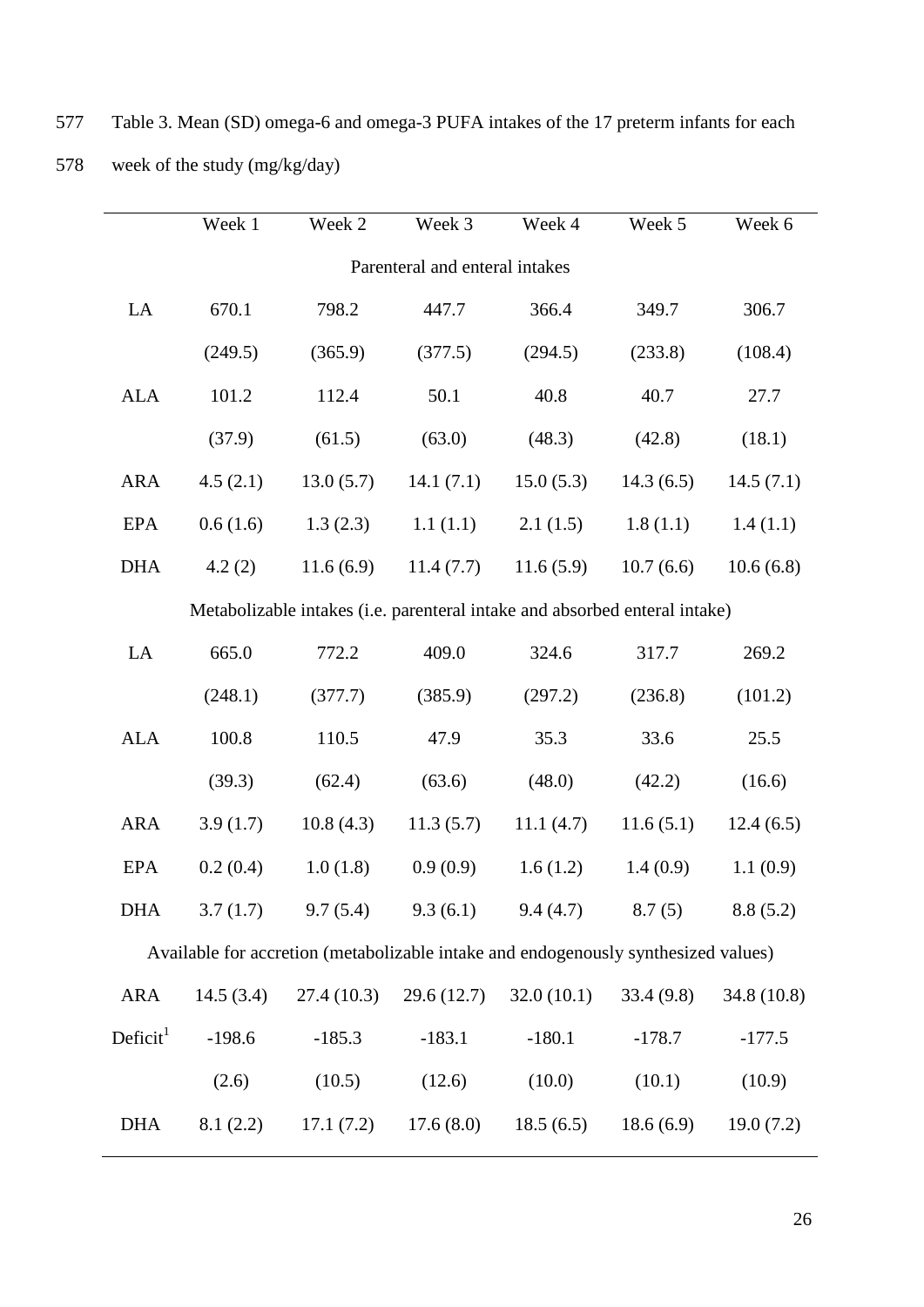|     |                          |  | Deficit <sup>1</sup> -36.9 (2.3) -27.9 (7.2) .27.3 (8.0) -26.5 (6.8) -26.4 (6.9)                      | $-26.0(6.8)$ |
|-----|--------------------------|--|-------------------------------------------------------------------------------------------------------|--------------|
| 579 |                          |  | <sup>1</sup> Mean deficit compared to estimated in utero accretion rates of 212 mg/kg/day for ARA and |              |
| 580 | 45 mg/kg/day for DHA [2] |  |                                                                                                       |              |
| 581 |                          |  |                                                                                                       |              |
| 582 |                          |  |                                                                                                       |              |
| 583 |                          |  |                                                                                                       |              |
| 584 |                          |  |                                                                                                       |              |
| 585 |                          |  |                                                                                                       |              |
| 586 |                          |  |                                                                                                       |              |
| 587 |                          |  |                                                                                                       |              |
| 588 |                          |  |                                                                                                       |              |
| 589 |                          |  |                                                                                                       |              |
| 590 |                          |  |                                                                                                       |              |
| 591 |                          |  |                                                                                                       |              |
| 592 |                          |  |                                                                                                       |              |
| 593 |                          |  |                                                                                                       |              |
| 594 |                          |  |                                                                                                       |              |
| 595 |                          |  |                                                                                                       |              |
| 596 |                          |  |                                                                                                       |              |
| 597 |                          |  |                                                                                                       |              |
| 598 |                          |  |                                                                                                       |              |